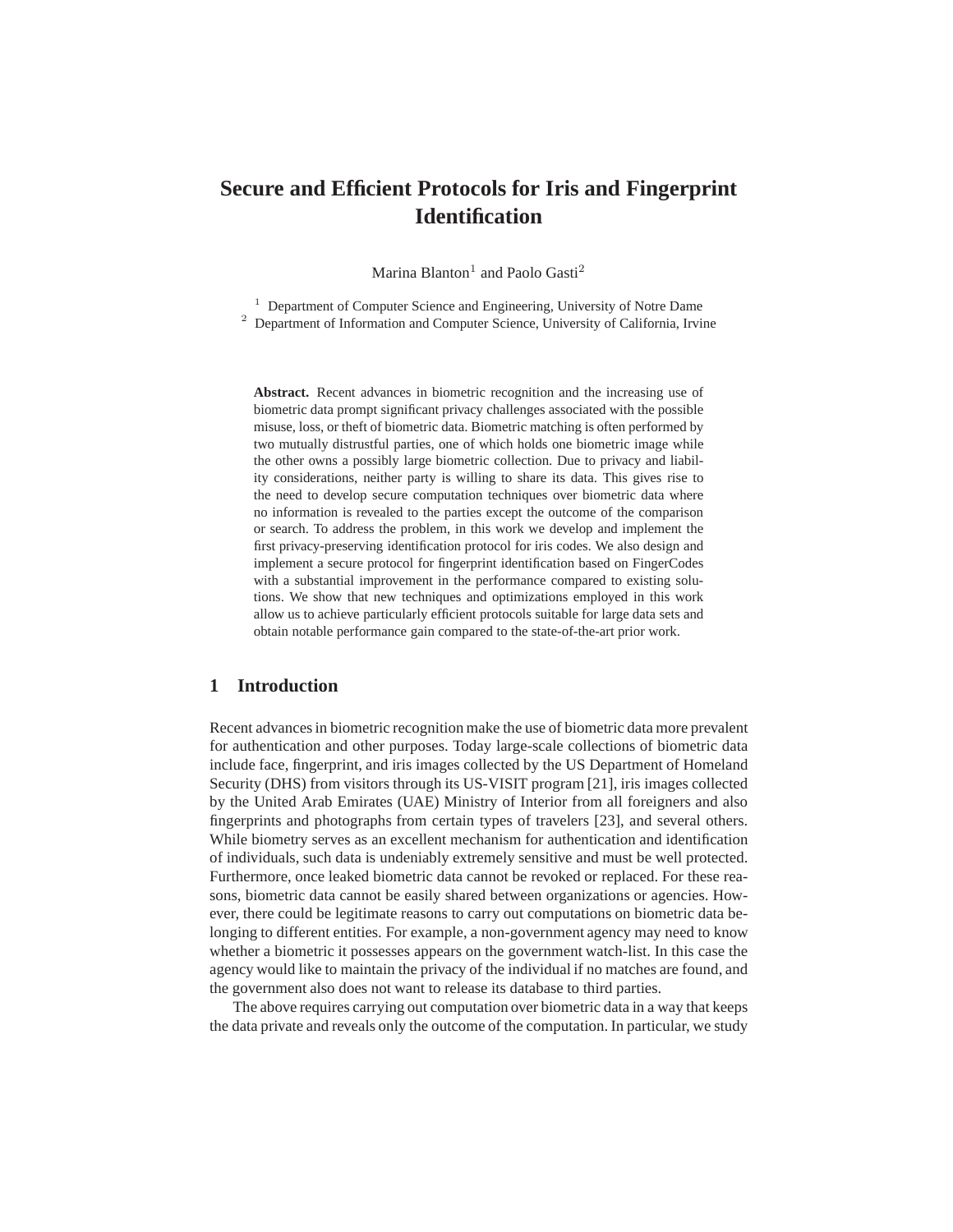the problem of *biometric identification*, where a client C is in a possession of a biometric X and a server S possesses a biometric database D. The client would like to know whether X appears in the database  $D$  by comparing its biometric to the records in  $D$ . The computation amounts to comparing X to each  $Y \in D$  in a privacy-preserving manner. This formulation is general enough to apply to a number of other scenarios, ranging from a single comparison of  $X$  and  $Y$  to the case where two parties need to compute the intersection of their respective databases. We assume that the result of comparing biometrics X and Y is a bit, and no additional information about X or Y should be learned by the parties as a result of secure computation. With our secure protocols, the outcome can be made available to either party or both of them; for concreteness in our description, we have the client learn the outcome of each comparison.

In this work we assume that both the client's and the server's biometric images have been processed and have representations suitable for biometric matching, i.e., each raw biometric image has been processed by a feature extraction algorithm. For the types of biometric considered in this work, this can be performed for each image independently and we do not discuss this further.

**Prior work.** Literature on secure multi-party computation is extensive. Starting from the seminal work on garbled circuit evaluation [39], it has been known that any function can be securely evaluated by representing it as a boolean circuit. Similar results are also known for securely evaluating any function using secret sharing techniques (e.g., [36]) or homomorphic encryption (e.g., [11]). In the last several years a number of tools have been developed for automatically creating a secure protocol from a function description written in a high-level language. Examples include Fairplay [30], VIFF [14], TASTY [18], and others. It is, however, well-known that custom optimized protocols are often constructed for specific applications due to the inefficiency of generation solution. Such custom solutions are known for a wide range of application (e.g., set operations [29, 17], DNA matching [38], k-means clustering [9], etc.), and this work focuses on secure biometric identification using iris codes and fingerprints. Furthermore, some of the optimizations employed in this work can find their uses in protocol design for other applications, as well as general compilers and tools such as TASTY [18].

With the growing prevalence of applications that use biometrics, the need for secure biometric identification was recognized in the research community. A number of recent publications address the problem of privacy-preserving face recognition [16, 37, 33]. This problem was first treated by Erkin et al. [16], where the authors designed a privacy-preserving face recognition protocol based on the Eigenfaces algorithm. The performance of that solution was consequently improved by Sadeghi et al. [37]. More recently, Osadchy et al. [33] designed a new face recognition algorithm together with its privacy-preserving realization called SCiFI. The design targeted to simultaneously address robustness to different viewing conditions and efficiency when used for secure computation. As a result, SCiFI is currently recognized as the best face identification algorithm with efficient privacy-preserving realization. SCiFI takes 0.31 sec (during the online phase) [33] to compare two biometrics, and therefore would take about 99 sec to compare a biometric to a database of 320 images (which is the database size used in the experiments in several prior publications).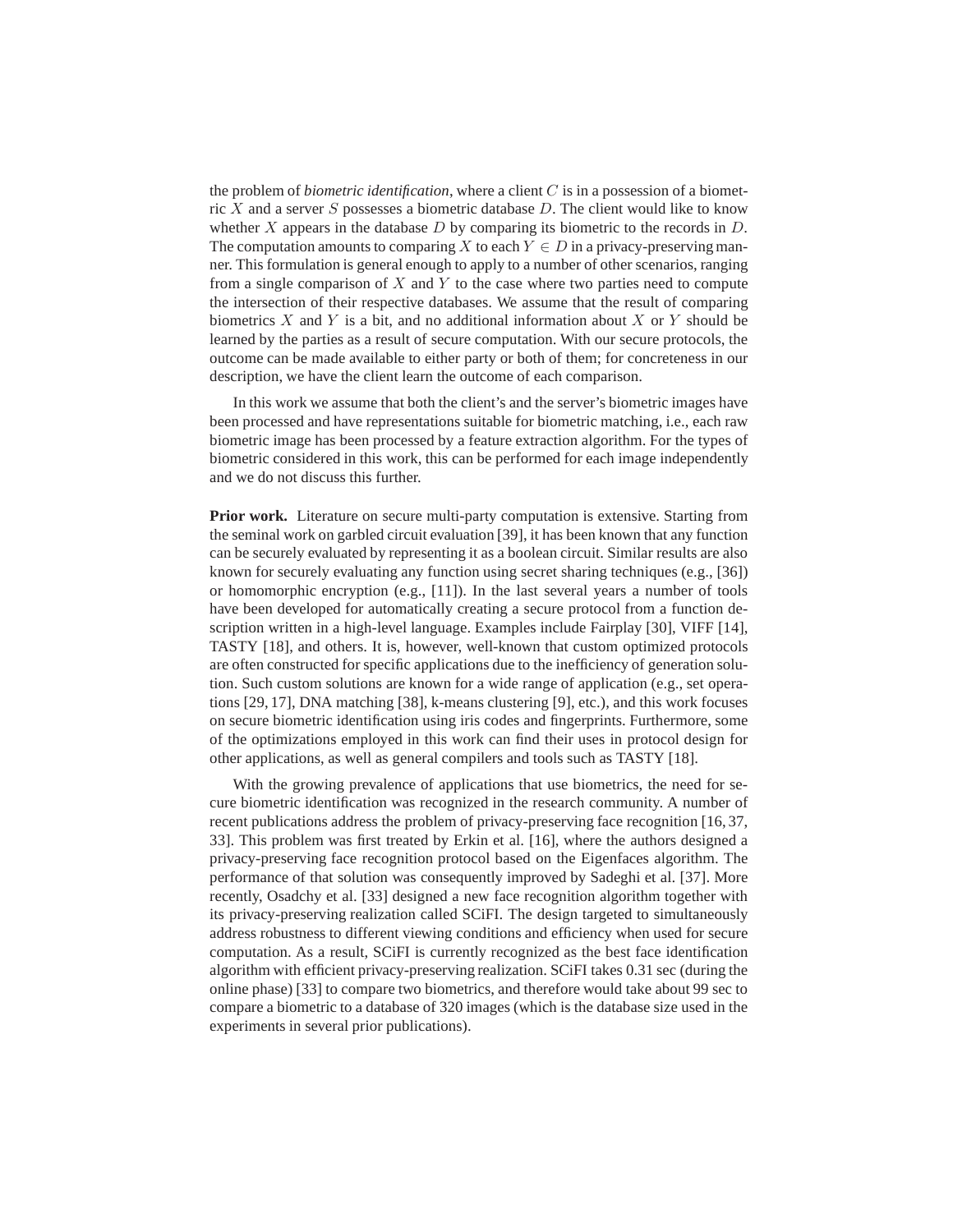Another very recent work by Barni et al. [3] designs a privacy-preserving protocol for fingerprint identification using FingerCodes [25]. FingerCodes use texture information from a fingerprint to compare two biometrics. The algorithm is not as discriminative as fingerprint matching techniques based on location of minutiae points, but it was chosen by the authors as particularly suited for efficient realization in the privacypreserving framework. As of the time of this writing, similar results for other types of biometrics or other fingerprint matching techniques are not available in the literature. We narrow this gap by providing a secure two-party protocol for widely used iris identification, as well as address fingerprint identification. Our protocols follow the standard algorithms for comparing two biometrics, yet they are very efficient and outperform the state-of-the-art protocols with a notable reduction in the overhead.

Bringer et al. [8] describe a biometric-based authentication mechanism with privacy protection of biometric, where the Hamming distance is used as the distance metric. The authentication server is composed of three entities that must not collude, and one of them, the matcher, learns the computed Hamming distance. In our work, however, no information beyond the outcome of the comparison is revealed, the computation itself is more complex and corresponds to the actual algorithm used for iris code comparisons, and there is no need for additional or third-party entities. Barbosa et al. [2] extend the framework with a classifier to improve authentication accuracy and propose an instantiation based on Support Vector Machine using homomorphic encryption.

**Our contributions.** In this work we treat the problem of privacy preserving biometric identification. We develop new secure protocols for two types of biometric, iris and fingerprints, and achieve security against semi-honest adversaries. While iris codes are normally represented as binary strings and use very similar matching algorithms, there is a variety of representations and comparison algorithms for fingerprints. In this paper, we study FingerCodes that use fixed-size representations and an efficient comparison algorithm.  $3$  Our protocols were designed with efficiency in mind to permit their use on relatively large databases, and possibly in real time. While direct performance comparison of our protocols and the results available in the literature is possible only in the case of FingerCode, we can use complexity of the computation to draw certain conclusions. The results we achieve in this work are as follows:

- 1. Our secure FingerCode protocol is extremely fast and allows the parties to compare two fingerprints  $X$  and  $Y$  using a small fraction of a second. For a database of 320 biometrics, the online computation can be carried out in 0.45 sec with the communication of 279KB. This is an over 30-fold improvement in both communication and computation over the privacy-preserving solution of [3], as detailed in Section 5, and a significant improvement over an adaptation of [37] to this context.
- 2. Iris codes use significantly longer representations (thousands of bits) and require more complex transformation of the data. Despite the length and complexity, our solution allows two iris codes to be compared in 0.15 sec. With respect to the stateof-the-art face recognition protocol SCiFI, which also relies on Hamming distance computation, our protocol achieves lower overhead despite the fact that the computation involves an order of magnitude larger number of more complex operations.

<sup>&</sup>lt;sup>3</sup> We also construct a secure protocol for minutiae-based fingerprint comparisons, but its description and implementation appear in the full version of this work [7] due to space constraints.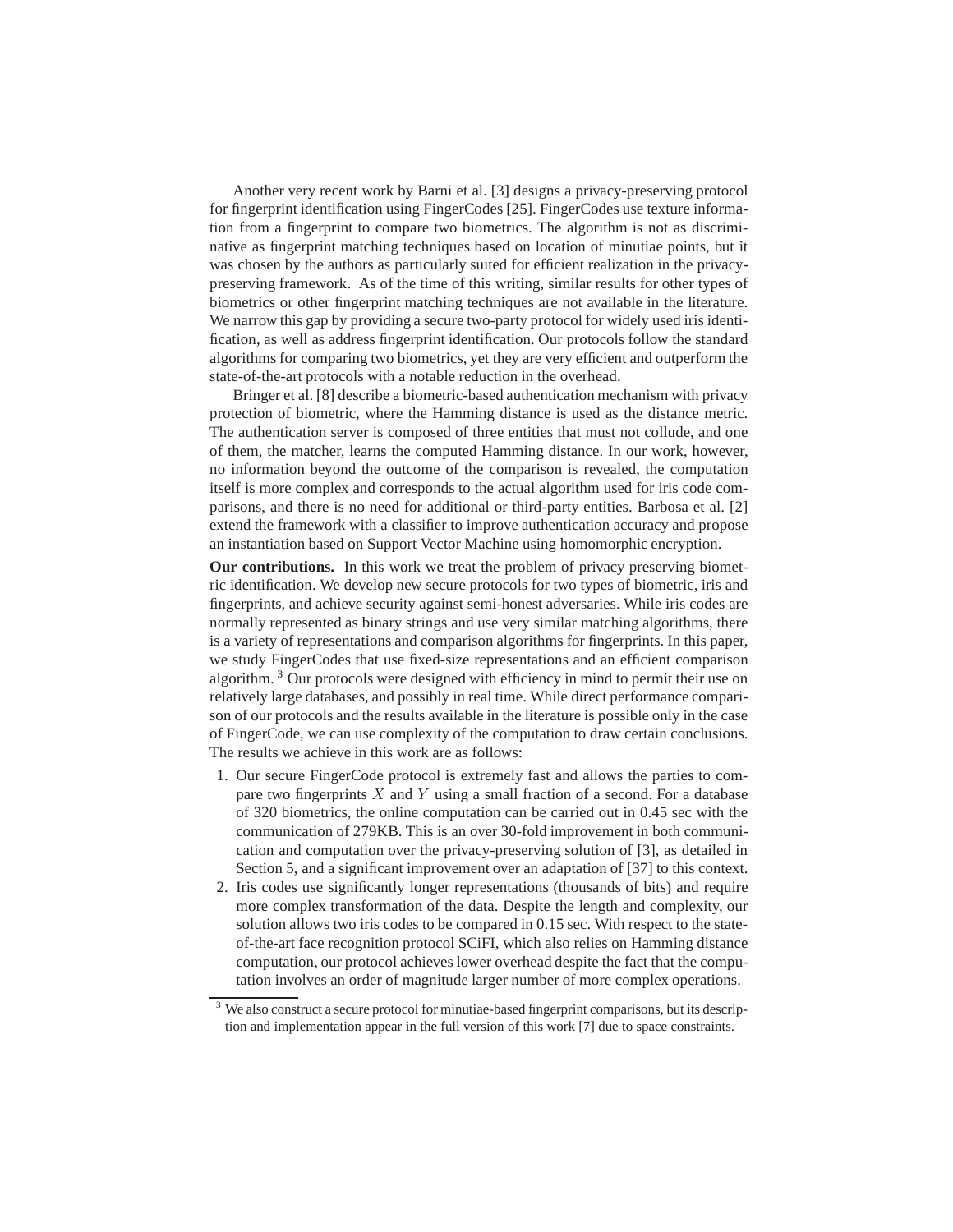## **2 Description of Computation**

In what follows, we assume that client  $C$  holds a single biometric  $X$  and server  $S$ holds a database of biometrics  $D$ . The goal is to learn whether  $C$ 's biometric appears in S's database without learning any additional information. This is accomplished by comparing X to each biometric  $Y \in D$ , and as a result of each comparison C learns a bit that indicates whether the comparison resulted in a match.

**Iris.** Let an iris biometric X be represented as an  $m$ -bit binary string. We use  $X_i$  to denote i-th bit of X. In iris-based recognition, after feature extraction, biometric matching is normally performed by computing the Hamming distance between two biometric representations. Furthermore, the feature extraction process is such that some bits of the extracted string  $X$  are unreliable and are ignored in the matching process. Information about such bits is stored in an additional m-bit string, called *mask*, where its *i*-th bit is set to 1 if the *i*-th bit of X should be used in the matching process and is set to 0 otherwise. For biometric X, we use  $M(X)$  to denote the mask associated with X. Often, a predetermined number of bits (e.g.,  $25\%$  in [20] and  $35\%$  in [4]) is considered unreliable in each biometric template. Thus, to compare two biometric representations X and Y , their Hamming distance takes into account the respective masks. That is, if the Hamming distance between two iris codes without masks is computed as:  $HD(X, Y) = (||X \oplus Y||)/m = (\sum_{i=1}^{m} X_i \oplus Y_i)/m$ , the computation of the Hamming distance that uses masks becomes [15]:

$$
HD(X, M(X), Y, M(Y)) = \frac{||(X \oplus Y) \cap M(X) \cap M(Y)||}{||M(X) \cap M(Y)||} \tag{1}
$$

In other words, we have HD(X, M(X), Y, M(Y )) = P<sup>m</sup> i=1P  $\frac{((X_i \oplus Y_i) \wedge M(X_i) \wedge M(Y_i))}{\sum_{i=1}^m (M(X_i) \wedge M(Y_i))}.$ Throughout this work, we assume that the latter formula is used and simplify the notation to  $HD(X, Y)$ . Then the computed Hamming distance is compared with a specific threshold  $T$ , and the biometrics  $X$  and  $Y$  are considered to be a match if the distance is below the threshold, and a mismatch otherwise. The threshold  $T$  is chosen based on the distributions of authentic and impostor data. (In the likely case of overlap of the two distributions, the threshold is set to achieve the desired levels of false accept and false reject rates based on the security goals.)

Two iris representations can be slightly misaligned. This problem is caused by head tilt during image acquisition. To account for this, the matching process attempts to compensate for the error and rotates the biometric representation by a fixed amount to determine the lowest distance. Each biometric is represented as a two-dimensional array, therefore a circular shift is applied to each row by shifting its representation by a small fixed number of times, which we denote by  $c$ . The minimum Hamming distance across all runs is then compared to the threshold. That is, if we let  $LS^{j}(\cdot)$  (resp.,  $RS^{j}(\cdot)$ ) denote a circular left (resp., right) shift of the argument by a fixed number of bits (2 bits in experiments conducted by the biometrics group at our institution, where application of the Gabor filter during feature extraction results in a complex number, which is quantized into a 2-bit value), the matching process becomes:

$$
\min(HD(X, \mathsf{LS}^c(Y)), \dots, HD(X, \mathsf{LS}^1(Y)), HD(X, Y), \nHD(X, \mathsf{RS}^1(Y)), \dots, HD(X, \mathsf{RS}^c(Y))) \stackrel{?}{\leq} T
$$
\n(2)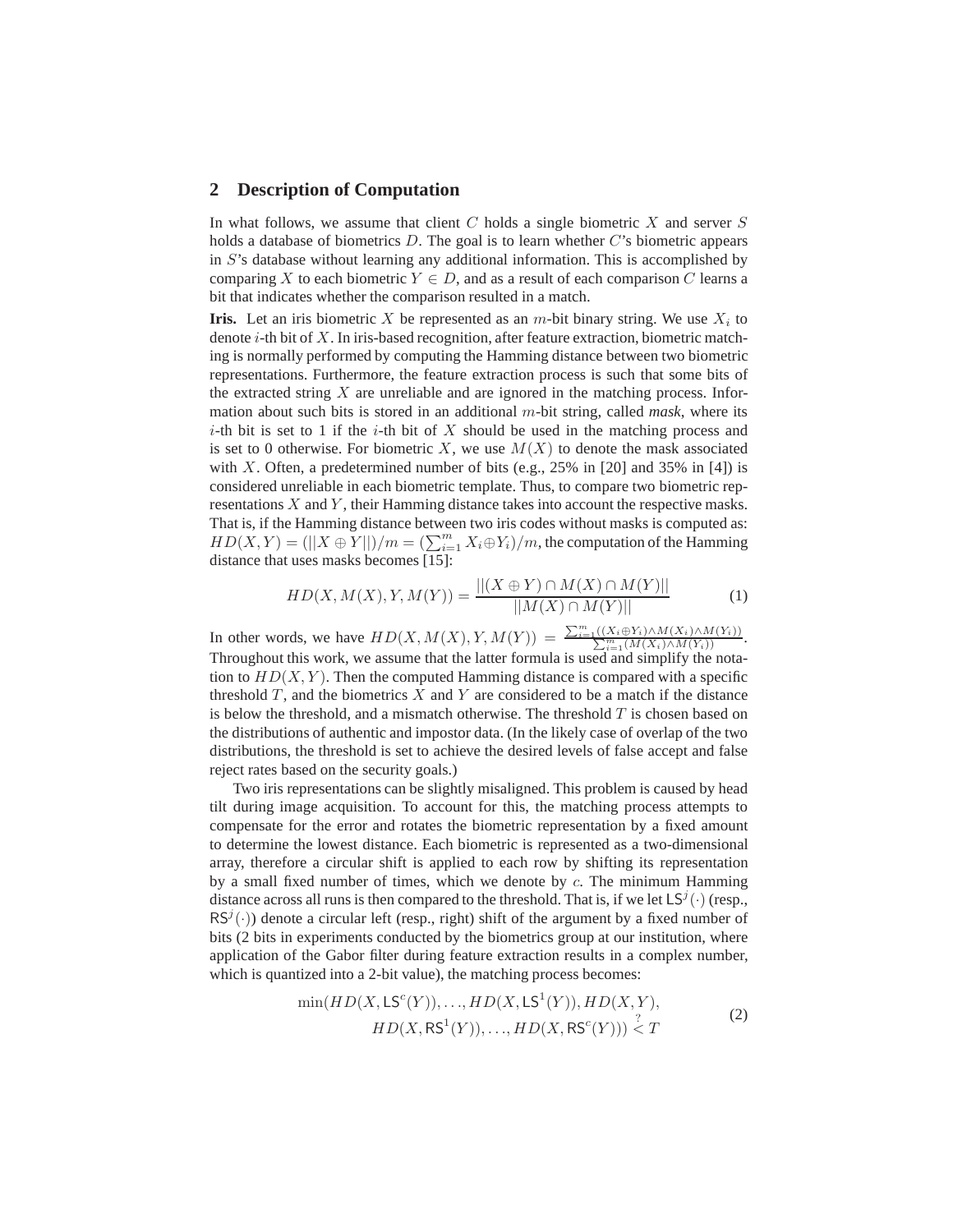Throughout this work we assume that the algorithms for comparing two biometrics are public, as well as any constant parameters such as  $T$ . Our protocols, however, maintain their security and performance guarantees if the (fixed) thresholds are known only to the server who owns the database.

**Fingerprints.** Work on fingerprint identification dates many years back with a number of different approaches currently available (see, e.g., [31] for an overview). The most popular and widely used techniques extract information about minutiae from a fingerprint and store that information as a set of points in the two-dimensional plane. Fingerprint matching can also be performed using a different type of information extracted from a fingerprint image. One example is FingerCode [25] which uses texture information from a fingerprint scan to form fingerprint representation  $X$ . While FingerCodes are not as distinctive as minutiae-based representations and are best suited for use in combination with minutiae to improve the overall matching accuracy [31], FingerCodebased identification can be implemented very efficiently in a privacy-preserving protocol. In particular, each FingerCode consists of a fixed number m elements of  $\ell$  bits each. Then FingerCodes  $X = (x_1, \ldots, x_m)$  and  $Y = (y_1, \ldots, y_m)$  are considered a match if the Euclidean distance between their elements is below the threshold  $T$ :

$$
\sqrt{\sum_{i=1}^{m} (x_i - y_i)^2} \stackrel{?}{\leq} T \tag{3}
$$

Barni et al. [3] was the first to provide a privacy-preserving protocol for FingerCodebased biometric identification. We show that the techniques employed in this work improve both computation and communication of the protocol of [3] by a large factor.

## **3 Preliminaries**

**Security model.** We use the standard security model for secure two-party computation in presence of semi-honest participants (also known as honest-but-curious or passive). In particular, it means that the parties follow the prescribed behavior, but might try to compute additional information from the information obtained during protocol execution. Security in this setting is defined using simulation argument: the protocol is secure if the view of protocol execution for each party is computationally indistinguishable from the view simulated using that party's input and output only. This means that the protocol execution does not reveal any additional information to the participants. The definition below formalizes the notion of security for semi-honest participants:

**Definition 1.** Let parties  $P_1$  and  $P_2$  engage in a protocol  $\pi$  that computes function  $f(in_1, in_2) = (out_1, out_2)$ , where  $in_i$  and out<sub>i</sub> denote input and output of party  $P_i$ , *respectively. Let*  $VIEW_{\pi}(P_i)$  *denote the view of participant*  $P_i$  *during the execution of protocol* π*. More precisely,* Pi*'s view is formed by its input, internal random coin* tosses  $r_i$ , and messages  $m_1, \ldots, m_t$  passed between the parties during protocol execu*tion, i.e.,*  $\text{VIEW}_{\pi}(P_i) = (\text{in}_i, r_i, m_1, \ldots, m_t)$ . *We say that protocol*  $\pi$  *is secure against semi-honest adversaries if for each party* P<sup>i</sup> *there exists a probabilistic polynomial time simulator*  $S_i$  *such that*  $\{S_i(\text{in}_i, f(\text{in}_1, \text{in}_2))\} \equiv \{\text{VIEW}_{\pi}(P_i), \text{out}_i\}, \text{where } \text{``}\equiv \text{''}$ *denotes computational indistinguishability.*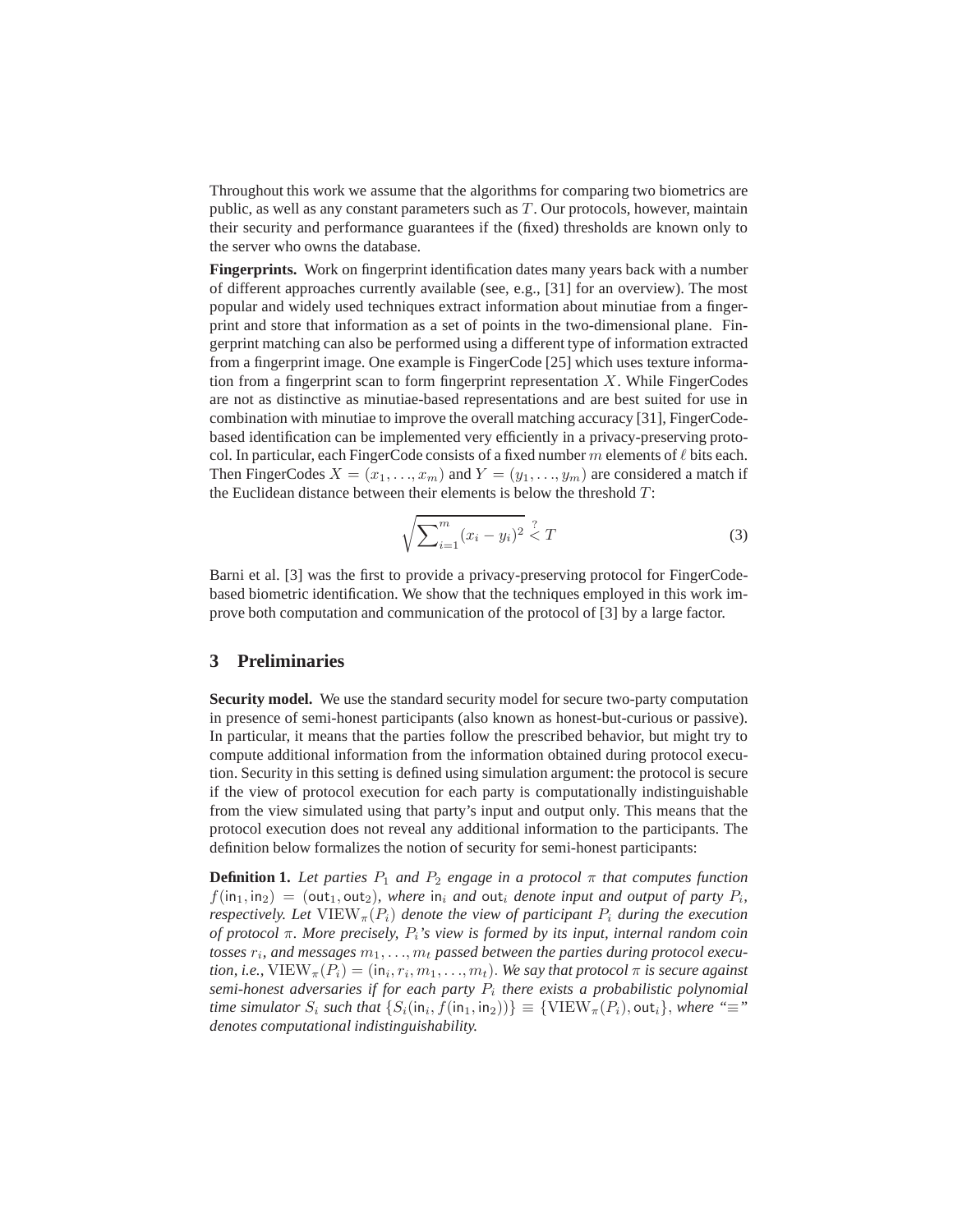**Homomorphic encryption.** Our constructions use a semantically secure additively homomorphic encryption scheme. In an additively homomorphic encryption scheme,  $Enc(m_1) \cdot Enc(m_2) = Enc(m_1 + m_2)$  which also implies that  $Enc(m)^a = Enc(a \cdot m)$ . While any encryption scheme with the above properties (such as the well known Paillier encryption scheme [34]) suffices for the purposes of this work, the construction due to Damgård et al. [13, 12] (DGK) is of particular interest here. We also note that in Paillier encryption scheme, a public key consists of a k-bit RSA modulus  $N = pq$ , where p and q are prime, and an element g whose order is a multiple of N in  $\mathbb{Z}_{N^2}^*$ . Given a message  $m \in \mathbb{Z}_N$ , encryption is performed as  $\mathsf{Enc}(m) = g^m r^n \bmod N^2$ , where  $r \stackrel{R}{\leftarrow} \mathbb{Z}_N$  and notation  $a \stackrel{R}{\leftarrow} A$  means that  $a$  is chosen uniformly at random from the set A. In DGK encryption scheme [13, 12], which was designed to work with small plaintext spaces and has shorter ciphertext size than other randomized encryption schemes, a public key consists of (i) a (small, possibly prime) integer  $u$  that defines the plaintext space, (ii) k-bit RSA modulus  $N = pq$  such that p and q are  $k/2$ -bit primes,  $v_p$  and  $v_q$  are t-bit primes, and  $uv_p|(p-1)$  and  $uv_q|(q-1)$ , and (iii) elements  $g, h \in \mathbb{Z}_N^*$  such that g has order  $uv_pv_q$  and h has order  $v_pv_q$ . Given a message  $m \in \mathbb{Z}_u$ , encryption is performed as  $Enc(m) = g^m h^r \mod N$ , where  $r \stackrel{R}{\leftarrow} \{0,1\}^{2.5t}$ . We refer the reader to the original publications [34] and [13, 12], respectively, for any additional information.

**Garbled circuit evaluation.** Originated in Yao's work [39], garbled circuit evaluation allows two parties to securely evaluate any function represented as a boolean circuit. The basic idea is that, given a circuit composed of gates, one party  $P_1$  creates a garbled circuit by assigning to each wire two randomly chosen keys.  $P_1$  also encodes gate information in a way that given keys corresponding to the input wires (encoding specific inputs), the key corresponding to the output of the gate on those inputs can be recovered. The second party,  $P_2$ , evaluates the circuit using keys corresponding to inputs of both  $P_1$  and  $P_2$  (without learning anything in the process). At the end, the result of the computation can be recovered by linking the output keys to the bits which they encode.

Recent literature provides optimizations that reduce computation and communication overhead associated with circuit construction and evaluation. Kolesnikov and Schneider [27] describe an optimization that permits XOR gates to be evaluated for free, i.e., there is no communication overhead associated with such gates and their evaluation does no involve cryptographic functions. This optimization is possible when the hash function used for creating garbled gates can be assumed to be correlation robust (see [28, 27] for more detail). Under the same assumptions, Pinkas et al. [35] additionally give a mechanism for reducing communication complexity of binary gates by 25%: now each gate can be specified by encoding only three outcomes of the gate instead of all four. Finally, Kolesnikov et al. [26] improve the complexity of certain commonly used operations such as addition, multiplication, comparison, etc. by reducing the number of non-XOR gates: adding two *n*-bit integers requires  $5n$  gates, *n* of which are non-XOR gates; comparing two *n*-bit integers requires  $4n$  gates, *n* of which are non-XOR gates; and computing the minimum of  $t$  *n*-bit integers (without the location of the minimum value) requires  $7n(t-1)$  gates,  $2n(t-1)$  of which are non-XOR gates.

With the above techniques, evaluating a non-XOR gates involves one invocation of the hash function (which is assumed to be correlation robust). During garbled circuit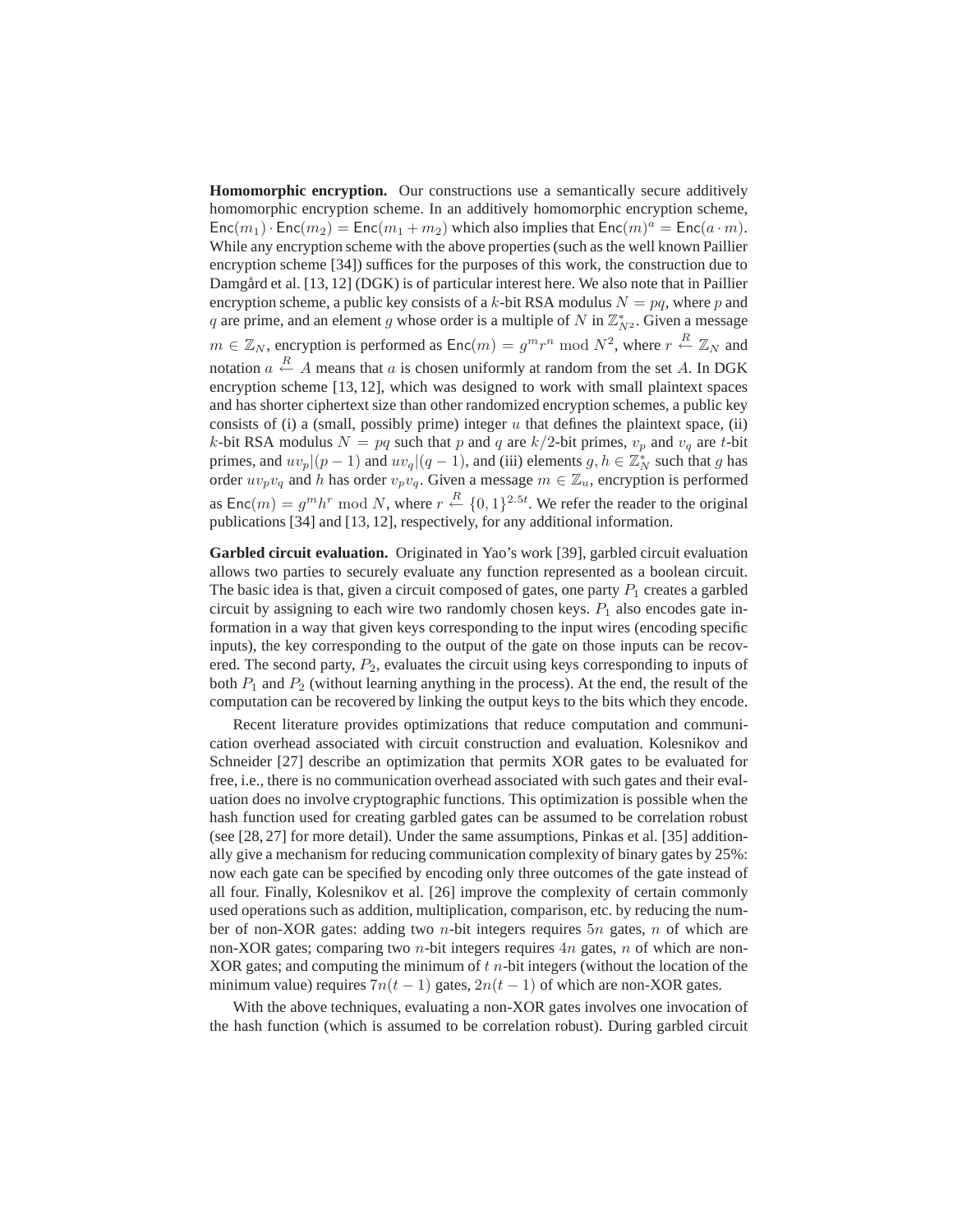evaluation,  $P_2$  directly obtains keys corresponding to  $P_1$ 's inputs from  $P_1$  and engages in the oblivious transfer (OT) protocol to obtain keys corresponding to  $P_2$ 's inputs.

**Oblivious Transfer.** In 1-out-of-2 Oblivious Transfer,  $OT_1^2$ , one party, the sender, has as its input two strings  $m_0, m_1$  and another party, the receiver, has as its input a bit b. At the end of the protocol, the receiver learns  $m_b$  and the sender learns nothing. Similarly, in 1-out-of-N OT the receiver obtains one of the N strings held by the sender. There is a rich body of research literature on OT, and in this work we use its efficient implementation from [32] as well as techniques from [24] that reduce a large number of OT protocol executions to  $\kappa$  of them, where  $\kappa$  is the security parameter. This, in particular, means that obtaining the keys corresponding to  $P_2$ 's inputs in garbled circuit evaluation by  $P_2$  incurs only small overhead.

## **4 Secure Iris Identification**

As indicated in equation 1, computing the distance between two iris codes involves performing the division operation. While techniques for carrying out this operation using secure multi-party computation are known (see, e.g., [1, 9, 6, 10]), their performance in practice even using very recent results is far from satisfactory for this application As an example, Blanton [5] reports that two-party evaluation of garbled circuits produced by Fairplay takes several seconds for numbers of length 24–28 bits, but circuits for longer integers could not be constructed due to the rapidly increasing memory requirements of Fairplay. Hoens et al. [19] report that building a multi-party division protocol using homomorphic encryption alone requires on the order of an hour to carry out the operation for 32-bit integers. Fortunately, in our case the computation can be rewritten to completely avoid this operation and replace it with multiplication. That is, using the notation  $HD(X, Y) = \left| \left| \left( X \oplus Y \right) \cap M(X) \cap M(Y) \right| \right| / \left| \left| M(X) \cap M(Y) \right| \right| =$  $D(X, Y) / M(X, Y)$ , instead of testing whether  $HD(X, Y) \nvert_{Y}^2$ , we can test whether  $D(X,Y) \stackrel{?}{\leq} T \cdot M(X,Y)$ . While the computation of the minimum distance as used in equation 2 is no longer possible, we can replace it with equivalent computation that does not increase its cost. Now the computation becomes:

$$
\left(D(X, \mathsf{LS}^c(Y)) \stackrel{?}{\leq} T \cdot M(X, \mathsf{LS}^c(Y))\right) \vee \dots \vee \left(D(X, \mathsf{RS}^c(Y)) \stackrel{?}{\leq} T \cdot M(X, \mathsf{RS}^c(Y))\right) \tag{4}
$$

When this computation is carried over real numbers,  $T$  lies in the range [0, 1]. In our case, we need to carry the computation over the integers, which means that we "scale up" all values with the desired level of precision. That is, by using  $\ell$  bits to achieve desired precision, we multiply  $D(X, Y)$  by  $2^{\ell}$  and let T range between 0 and  $2^{\ell}$ . Now  $2^{\ell}D(X,Y)$  and  $T \cdot M(X,Y)$  can be represented using  $\lceil \log m \rceil + \ell$  bits.

Security. Due to space constraints, we defer the security analysis of our iris identification protocol, described in Sections 4.1 and 4.2 below, to Appendix A.

#### **4.1 Base Protocol**

In what follows, we first describe the protocol in its simplest form. Section 4.2 presents optimizations and the resulting performance of the protocol.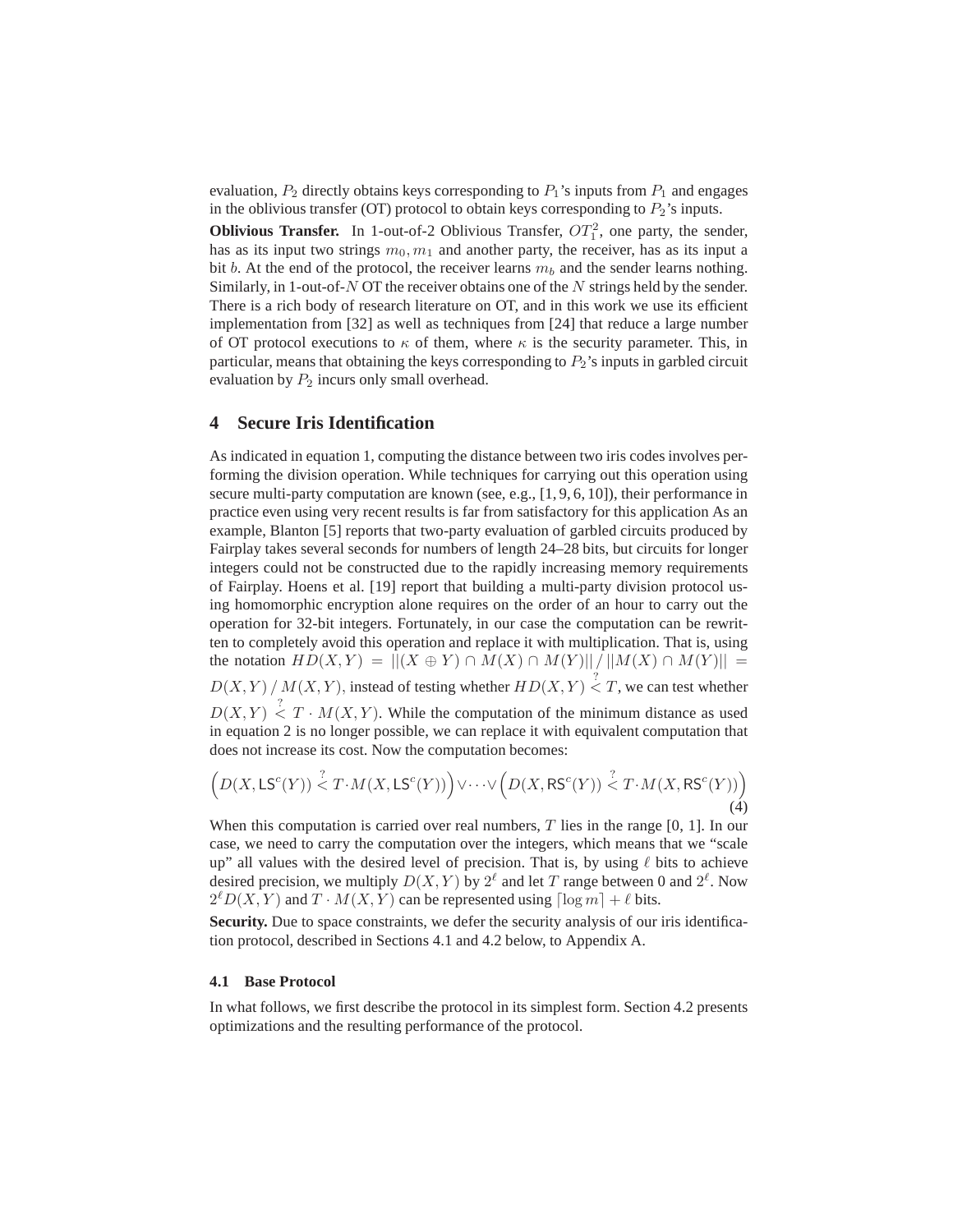In our solution, the client C generates a public-private key pair  $(pk, sk)$  for a homomorphic encryption scheme and distributes the public key  $pk$ . This is a one-time setup cost for the client for all possible invocations of this protocol with any number of servers. During the protocol itself, the secure computation proceeds as specified in equation 4. In the beginning,  $C$  sends its inputs encrypted with  $pk$  to the server  $S$ . At the server side, the computation first proceeds using homomorphic encryption, but later the client and the server convert the intermediate result into a split form and finish the computation using garbled circuit evaluation. This is due to the fact that secure twoparty computation of the comparison is the fastest using garbled circuit evaluation [26], but the rest of the computation in our case is best performed on encrypted values.

To compute  $D(X, Y) = \sum_{i=1}^{m} (X_i \oplus Y_i) \wedge M(X_i) \wedge M(Y_i)$  using algebraic computation, we use  $X_i \oplus Y_i = X_i(1-Y_i) + (1-X_i)Y_i$  and obtain  $D(X, Y) = \sum_{i=1}^m (X_i(1-Y_i))$  $Y_i) + (1 - X_i)Y_i M(X_i) M(Y_i)$ .  $M(X, Y)$  is computed as  $\sum_{i=1}^{m} M(X_i) M(Y_i)$ . Then if S obtains encryptions of  $X_iM(X_i)$ ,  $(1 - X_i)M(X_i)$ , and  $M(X_i)$  for each i from C, the server will be able to compute  $D(X, Y)$  and  $M(X, Y)$  using its knowledge of the  $Y_i$ 's and the homomorphic properties of the encryption. Figure 1 describes the protocol, in which after receiving C's encrypted values S produces  $Enc(M(X_i))$ 's and proceeds to compute  $D(X, Y<sup>j</sup>)$  and  $M(X, Y<sup>j</sup>)$  in parallel for each Y in its database, where  $Y<sup>j</sup>$ denotes biometric Y shifted by j positions and j ranges from  $-c$  to c. At the end of steps 3(a).i and 3(a).ii the server obtains  $Enc(2^{\ell}D(X, Y^j) + r_S^j)$  for a randomly chosen  $r_S^j$  of its choice, and at the end of step 3(a).iii S obtains  $\mathsf{Enc}(T \cdot M(X, Y^j) + t_S^j)$  for a random  $t_S^j$  of its choice. The server sends these values to the client who decrypt them. Therefore, at the end of step 3(a) C holds  $r_C^j = 2^{\ell}D(X, Y^j) + r_S^j$  and  $t_C^j = T \cdot M(X, Y^j) + t_S^j$ and S holds  $-r_S^j$  and  $-t_C^j$ , i.e., they additively share  $2^{\ell}D(X, Y^j)$  and  $T \cdot M(X, Y^j)$ .

What remains to compute is  $2c + 1$  comparisons (one per each  $Y^j$ ) followed by  $2c$ OR operations as specified by equation 4. This is accomplished using garbled circuit evaluation, where  $\overline{C}$  enters  $\overline{r}_C^j$ 's and  $\overline{t}_C^j$ 's and  $S$  enters  $\overline{r}_S^j$ 's and  $\overline{t}_S^j$ 's and they learn a bit, which indicates whether  $Y$  was a match.

Note that since  $r_C^j$ 's,  $r_S^j$ 's,  $t_C^j$ 's and  $t_S^j$ 's are used as inputs to the garbled circuit and will need to be added inside the circuit, we want them to be as small as possible. Therefore, instead of providing unconditional hiding by choosing  $t^j_S$  and  $r^j_C$  from  $\mathbb{Z}_N^*$  (where  $N$  is from  $pk$ ), the protocol achieves statistical hiding by choosing these random values to be  $\kappa$  bits longer than the values that they protect, where  $\kappa$  is a security parameter.

### **4.2 Optimizations**

**Pre-computation and offline communication.** Similar to prior literature on secure biometric identification [16, 37, 33, 3], we distinguish between offline and online stages, where any computation and computation that does not depend on the inputs of the participating parties can be moved to the offline stage. In our protocol, first notice that most modular exponentiations (the most expensive operation in the encryption scheme) can be precomputed. That is, the client needs to produce  $2m$  encryptions of bits. Because both m and the average number of 0's and 1's in a biometric and a mask are known, the client can produce a sufficient number of bit encryptions in advance. In particular, X normally will have 50% of 0's and 50% of 1's, while 75% (or a similar number)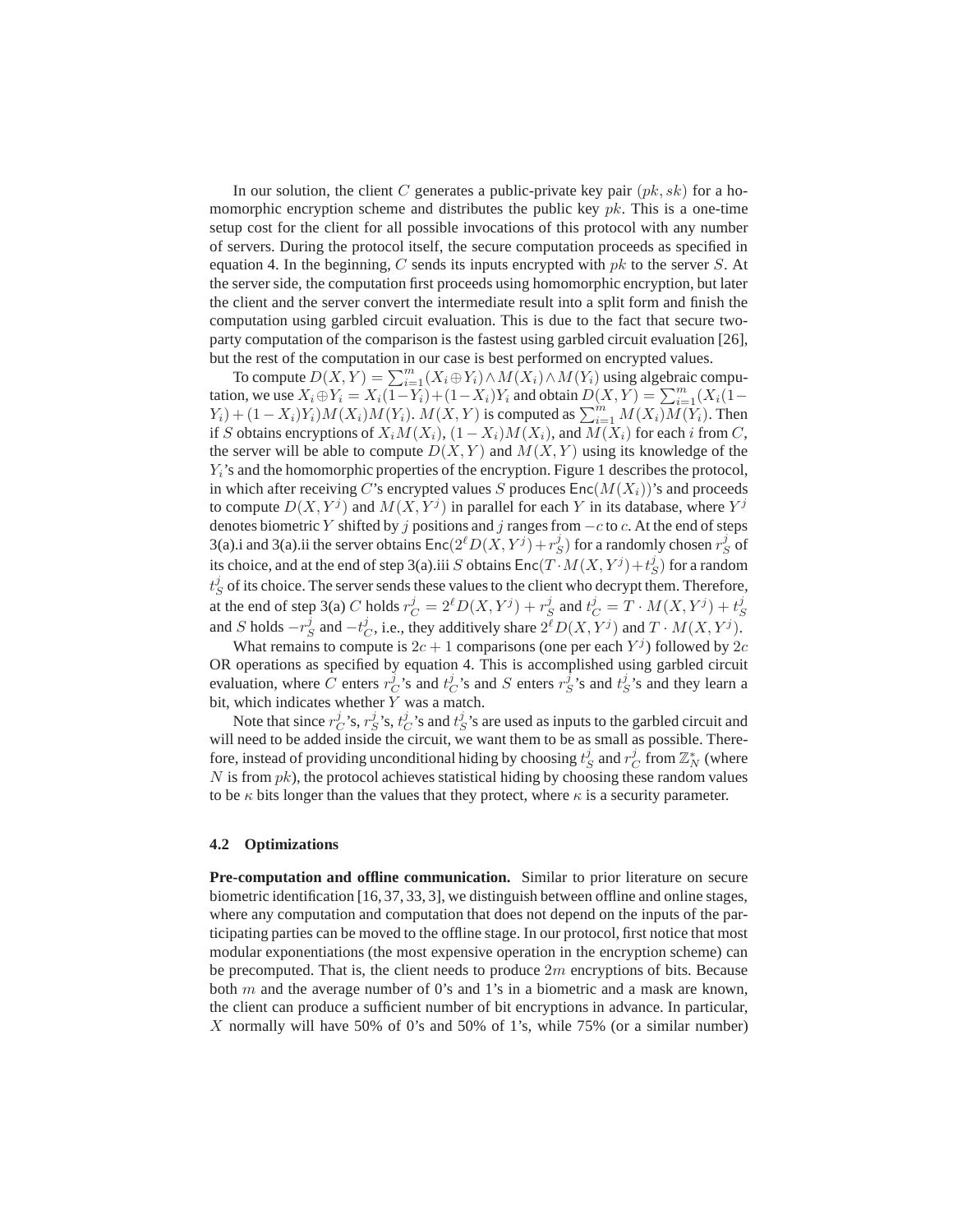**Input:** C has biometric X,  $M(X)$  and key pair  $(pk, sk)$ ; S has a database D composed of Y,  $M(Y)$  biometrics.

**Output:** C learns what records in D resulted in match with X if any, i.e., it learns a bit as a result of comparison of X with each  $Y \in D$ .

**Protocol steps**:

- 1. For each  $i = 1, ..., m, C$  computes encryptions  $\langle a_{i1}, a_{i2} \rangle = \langle \text{Enc}(X_i M(X_i)), \text{Enc}((1-\rangle)$  $X_i$ ) $M(X_i)$ ) and sends them to S.
- 2. For each  $i = 1, \ldots, m$ , S computes encryption of  $M(X_i)$  by setting  $a_{i3} = a_{i1} \cdot a_{i2} = a_{i2} \cdot a_{i3}$  $Enc(X_i M(X_i)) \cdot Enc((1 - X_i)M(X_i)) = Enc(M(X_i)).$
- 3. For each record  $Y$  in the database,  $S$  and  $C$  perform the following steps in parallel:
	- (a) For each amount of shift  $j = -c, \ldots, 0, \ldots, c, S$  rotates the bits of Y by the appropriate number of positions to obtain  $Y^j$  and proceeds with all  $Y^j$ 's in parallel.
		- i. To compute  $(X_i \oplus Y_i^j)M(X_i)M(Y_i^j) = (X_i(1 Y_i^j) + (1 X_i)Y_i^j$ )  $M(X_i)M(Y_i^j)$  in encrypted form, S computes  $b_i^j = a_{i1}^{(1-Y_i^j)M(Y_i^j)}$ .
		- $a_{i2}^{Y_i^j M(Y_i^j)} = \mathsf{Enc}(X_i M(X_i) (1-Y_i^j) M(Y_i^j) + (1-X_i) M(X_i) Y_i^j M(Y_i^j)).$ ii. S adds the values contained in  $b_i^j$ 's to obtain  $b^j = \prod_{i=1}^m b_i^j = \text{Enc}(\sum_{i=1}^m (X_i \oplus$  $(Y_i^j)M(X_i)M(Y_i^j)) = \mathsf{Enc}(||(X \oplus Y^j) \cap M(X) \cap M(Y^j) ||)$ . S then "lifts up" the result, blinds, and randomizes it as  $c^j = (b^j)^{2^{\ell}} \cdot \text{Enc}(r_S^j)$ , where  $r_S^j \stackrel{R}{\leftarrow}$  $\{0, 1\}^{\lceil \log m \rceil + \ell + \kappa}$ , and sends the resulting  $c^j$  to C.
		- iii. To obtain  $T(||M(X) \cap M(Y^j)||)$ , S computes  $d_i^j = a_{i3}^{M(Y_i^j)} = \text{Enc}(M(X_i) \cdot$  $M(Y_i^j)$ ) and  $d^j = (\prod_{i=1}^m d_i^j)^T = \text{Enc}(T(\sum_{i=1}^m M(X_i)M(Y_i^j)))$ . S blinds and randomizes the result as  $e^j = d^j \cdot \text{Enc}(t_S^j)$ , where  $t_S^j \stackrel{R}{\leftarrow} \{0,1\}^{\lceil \log m \rceil + \ell + \kappa}$ , and sends  $e^j$  to  $C$ .
		- iv. C decrypts the received values and sets  $r_C^j = \text{Dec}(c^j)$  and  $t_C^j = \text{Dec}(e^j)$ .
	- (b) C and S perform  $2c + 1$  comparisons and OR of the results of the comparisons using garbled circuit. C enters  $r_C^j$ 's and  $t_C^j$ 's, S enters  $-r_S^j$ 's and  $-t_S^j$ 's, and C learns bit b computed as  $\bigvee_{j=-c}^{c} ((r_C^j - r_S^j) \stackrel{?}{\leq} (t_C^j - t_S^j))$ . To achieve this, S creates the garbled circuit and sends it to C. C obtains keys corresponding to its inputs using OT, evaluates the circuit, and  $S$  sends to  $C$  the key-value mapping for the output gate.

**Fig. 1.** Secure two-party protocol for iris identification.

of  $M(X)$ 's bits are set to 1 and 25% to 0 during biometric processing. Let  $p_0$  and  $p_1$  $(q_0$  and  $q_1)$  denote the fraction of 0's and 1's in an iris code (resp., its mask), where  $p_0 + p_1 = q_0 + q_1 = 1$ . Therefore, to have a sufficient supply of ciphertexts to form tuples  $\langle a_{i1}, a_{i2} \rangle$ , the client needs to precompute  $(2q_0 + q_1(p_1 + \varepsilon) + q_1(p_0 + \varepsilon))m =$  $(1 + q_0 + 2q_1\varepsilon)m$  encryptions of 0 and  $(q_1(p_1 + \varepsilon) + q_1(p_0 + \varepsilon))m = q_1(1 + 2\varepsilon)m$ encryptions of 1, where  $\varepsilon$  is used as a cushion since the number of 0's and 1's in X might not be exactly  $p_0$  and  $p_1$ , respectively. Then at the time of the protocol the client simply uses the appropriate ciphertexts to form its transmission.

Similarly, the server can precompute a sufficient supply of encryptions of  $r_S^j$ 's and  $t_S^j$ 's for all records. That is, the server needs for produce  $2(2c+1)|D|$  encryptions of different random values of length  $\lceil \log m \rceil + \ell + \kappa$ , where  $|D|$  denotes the size of the database  $D$ . The server also generates one garbled circuit per record  $Y$  in its database (for step 3(b) of the protocol) and communicates the circuits to the client. In addition,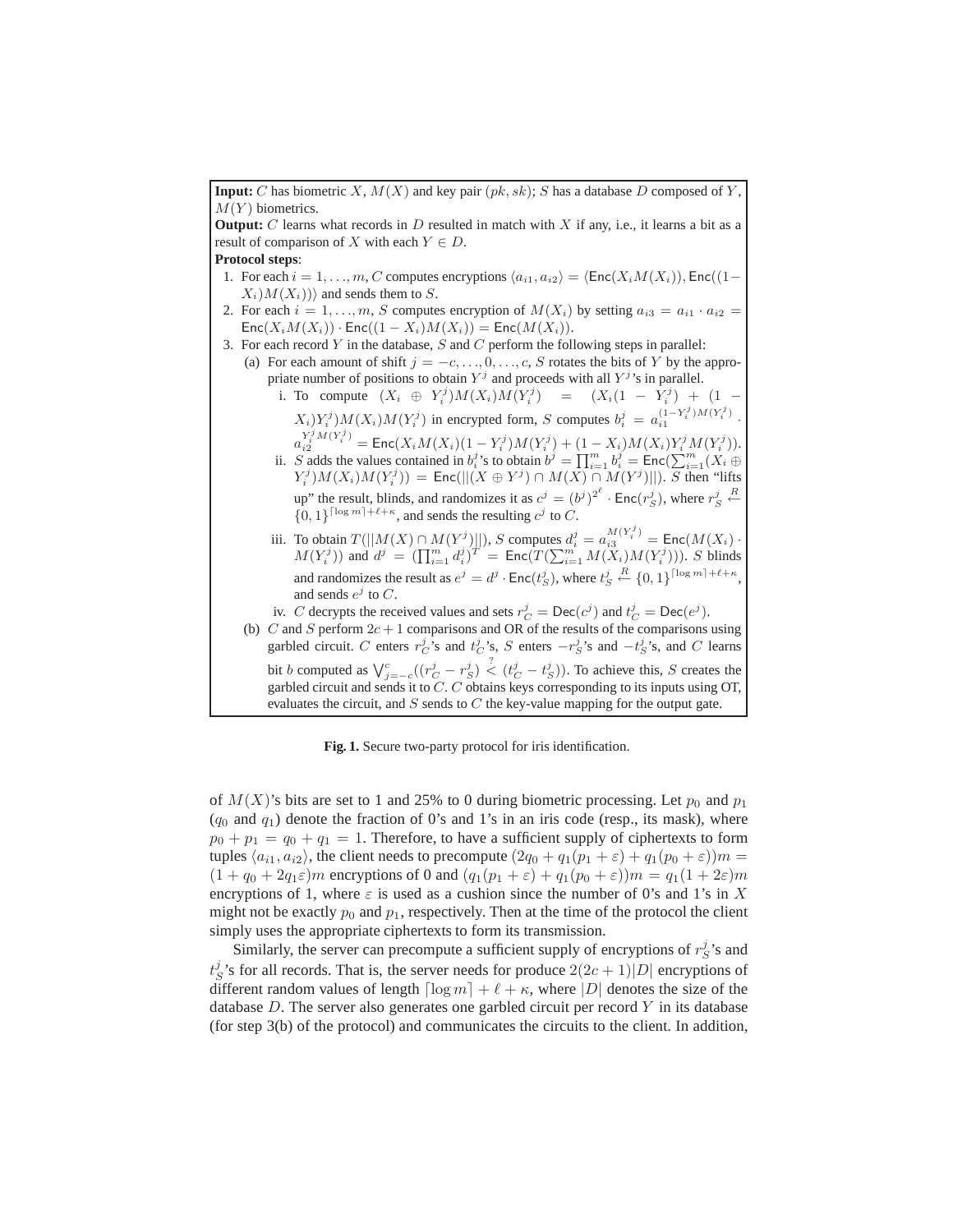the most expensive part of the oblivious transfer can also be performed during the offline stage, as detailed below.

**Optimized multiplication.** Server's computation in steps 3(a).i and 3(a).iii of the protocol can be significantly lowered as follows. To compute ciphertexts  $b_i^j$ , S needs to calculate  $a_{i1}^{(1-Y_i^j)M(Y_i^j)}$  $\frac{(1-Y_i^j)M(Y_i^j)}{i1} \cdot \frac{Y_i^j M(Y_i^j)}{i2}$  $X_i^j M(Y_i^j)$ . Since the bits  $Y_i^j$  and  $M(Y_i^j)$  are known to S, this computation can be rewritten using one of the following cases:

- $\hat{Y}_i^j = 0$  and  $M(Y_i^j) = 0$ : in this case both  $(1 Y_i^j)M(Y_i^j)$  and  $Y_i^jM(Y_i^j)$  are zero, which means that  $b_i^j$  should correspond to an encryption of  $0$  regardless of  $a_{i1}$ and  $a_{i2}$ . Instead of having S create an encryption 0, we set  $b_i^j$  to the empty value, i.e., it is not used in the computation of  $b^j$  in step 3(a).ii.
- $Y_i^j = 1$  and  $M(Y_i^j) = 0$ : the same as above.
- **–**  $Y_i^j = 0$  and  $M(Y_i^j) = 1$ : in this case  $(1 Y_i^j)M(Y_i^j) = 1$  and  $Y_i^jM(Y_i^j) = 0$ , which means that S sets  $b_i^j = a_{i1}$ .
- $Y_i^j = 1$  **and**  $M(Y_i^j) = 1$ **: in this case**  $(1 Y_i^j)M(Y_i^j) = 0$  **and**  $Y_i^jM(Y_i^j) = 1$ **,** and S therefore sets  $b_i^j = a_{i2}$ .

The above implies that only  $q_1m$  ciphertexts  $b_i^j$  need to be added in step 3(a).ii to form  $b^j$  (i.e.,  $q_1m-1$  modular multiplications to compute the hamming distance between m-element strings).

Similar optimization applies to the computation of  $d_i^j$  and  $d^j$  in step 3(a).iii of the protocol. That is, when  $M(Y_i^j) = 0$ ,  $d_i^j$  is set to the empty value and is not used in the computation of  $d^j$ ; when  $M(Y_i^j) = 1$ , S sets  $d_i^j = a_{i3}$ . Consequently,  $q_1 m$  ciphertexts are used in computing  $d^j$ .

To further reduce the number of modular multiplications, we can adopt the idea from [33], which consists of precomputing all possible combinations for ciphertexts at positions i and  $i + 1$  and reducing the number of modular multiplications used during processing a database record in half. In our case, the value of  $b_i^j b_{i+1}^j$  requires computation only when  $M(Y_i^j) = M(Y_{i+1}^j) = 1$ . In this case, computing  $a_{i1}a_{(i+1)1}$ ,  $a_{i1}a_{(i+1)2}, a_{i2}a_{(i+1)1}$ , and  $a_{i2}a_{(i+1)2}$ , for each odd i between 1 and  $m-1$  will cover all possibilities. Note that these values need to be computed once for all possible shift amounts of the biometrics (since only server's  $Y$ 's are shifted). Depending on the distribution of the set bits in each  $M(Y)$ , the number of modular multiplication now will be between  $q_1m/2$  (when  $M(Y_i) = M(Y_{i+1})$  for each odd i) and  $m(q_0 + (1 - 2q_0)/2)$  $m/2$  (when  $M(Y_i) \neq M(Y_{i+1})$  for as many odd *i*'s as possible). This approach can be also applied to the computation of  $d^j$  (where only the value of  $a_{i3}a_{(i+1)3}$  needs to be precomputed for each odd  $i$ ) resulting in the same computational savings during computation of the hamming distance. Furthermore, by precomputing the combinations of more than two values additional savings can be achieved during processing of each Y .

**Optimized encryption scheme.** As it is clear from the protocol description, its performance crucially relies on the performance of the underlying homomorphic encryption scheme for encryption, addition of two encrypted values, and decryption. Instead of utilizing a general purpose encryption scheme such as Paillier, we turn our attention to schemes of restricted functionality which promise to offer improved efficiency. In particular, the DGK additively homomorphic encryption scheme [13, 12] was developed to be used for secure comparison, where each ciphertext encrypts a bit. In that setting,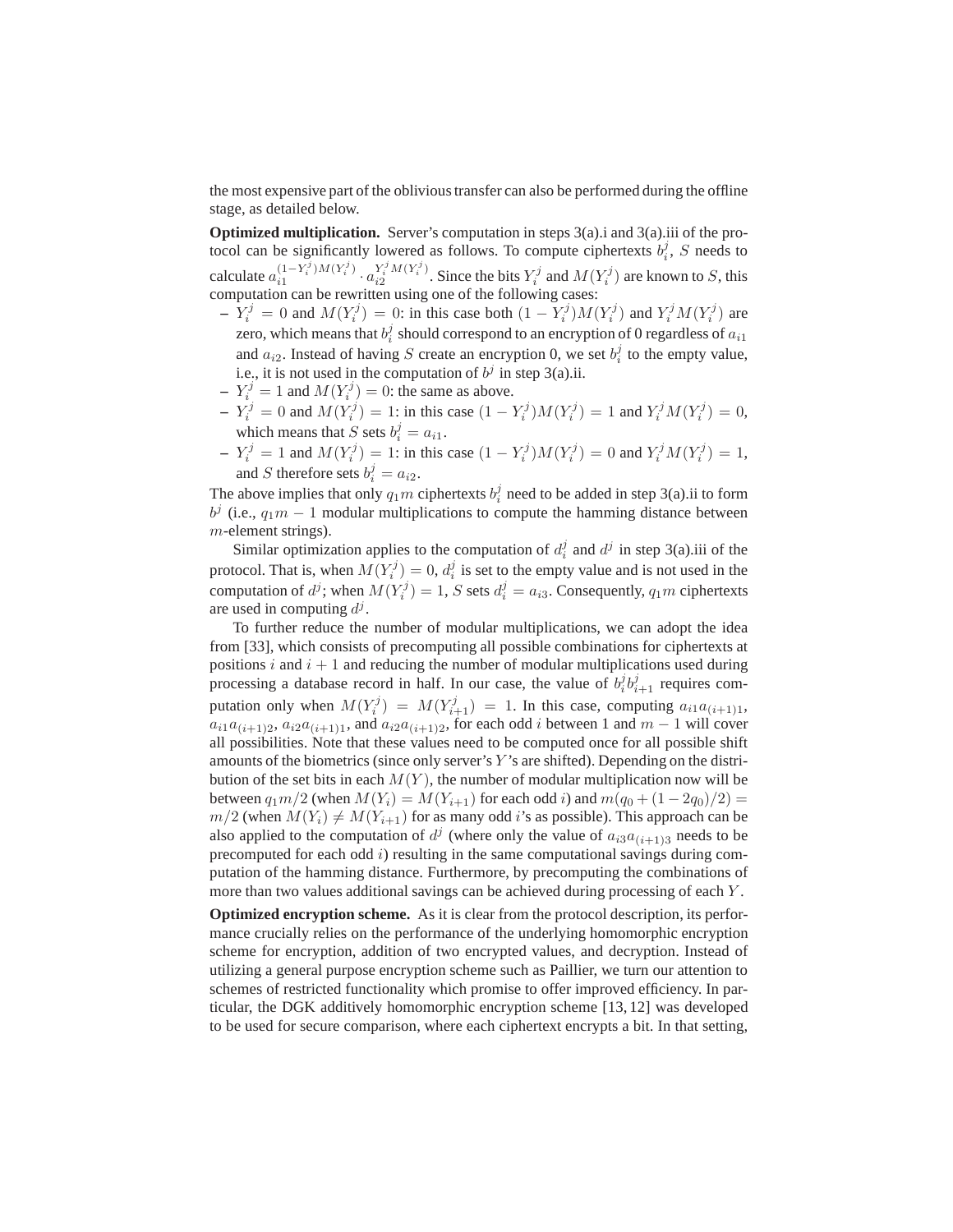it has faster encryption and decryption time than Paillier and each ciphertext has size k using a k-bit RSA modulus (while Paillier ciphertext has size  $2k$ ). To be suitable for our application, the encryption scheme needs to support larger plaintext sizes. The DGK scheme can be modified to work with longer plaintexts. In that case, at decryption time, one needs to additionally solve the discrete logarithm problem where the base is 2-smooth using Pohlig-Hellman algorithm. This means that decryption uses additional  $O(n)$  modular multiplications for *n*-bit plaintexts. Now recall that in the protocol we encrypt messages of length  $\lceil \log m \rceil + \ell + \kappa$  bits. The use of the security parameter  $\kappa$ significantly increases the length of the plaintexts. We, however, notice that the DGK encryption can be setup to permit arithmetic on encrypted values such that all computations on the underlying plaintexts are carried modulo  $2<sup>n</sup>$  for any n. For our protocol it implies that (i) the blinding values  $r_S^j$  and  $t_S^j$  can now be chosen from the range  $[0, 2<sup>n</sup> - 1]$ , where  $n = \lceil \log m \rceil + \ell$ , and (ii) this provides information-theoretic hiding (thus improving the security properties of the protocol). This observation has a profound impact not only on the client decryption time in step 3(a).iv (which decreases by about an order of magnitude), but also on the consecutive garbled circuit evaluation, where likewise the circuit size is significantly reduced in size.

**Circuit construction.** We construct garbled circuits using the most efficient techniques from [35] and references therein. By performing addition modulo  $2^n$  and eliminating gates which have a constant value as one of their inputs, we reduce the complexity of the circuit for addition to  $n-1$  non-XOR gates and  $5(n-1)-1$  total gates. Similarly, after eliminating gates with one constant input, the complexity of the circuit for comparison of n-bit values becomes n non-XOR gates and 4n−2 gates overall. Since in the protocol there are two additions and one comparison per each  $j$  followed by  $2c$  OR gates, the size of the overall circuit is  $14(n - 1)(2c + 1) + 2c$  gates,  $(3n - 2)(2c + 1) + 2c$  of which are non-XOR gates. Note that this circuit does not use multiplexers, which are required (and add complexity) during direct computation of minimum.

**Oblivious transfer.** The above circuit requires each party to supply  $2n(2c + 1)$  input bits, and a new circuit is used for each  $Y$  in  $D$ . Similar to [18], the combination of techniques from [24] and [32] achieves the best performance in our case. Let the server create each circuit and the client evaluate them. Using the results of [24], performing  $OT_1^2$  the total of  $2n(2c+1)|D|$  times, where the client receives a  $\kappa$ -bit string as a result of each OT for a a security parameter  $\kappa$ , can be reduced to  $\kappa$  invocations of  $OT_1^2$ (that communicates to the receiver  $\kappa$ -bit strings) at the cost of  $4\kappa \cdot 2n(2n+1)|D|$  bits of communication and  $4n(2c + 1)$  applications of a hash function for the sender and  $2n(2c+1)$  applications for the receiver. Then  $\kappa$   $OT_1^2$  protocols can be implemented using the construction of [32] with low amortized complexity, where the sender performs  $2 + \kappa$  and the receiver performs  $2\kappa$  modular exponentiations with the communication of  $2\kappa^2$  bits and  $\kappa$  public keys. The OT protocols can be performed during the offline stage, while the additional communication takes place once the inputs are known.

**Further reducing online communication.** If transmitting 2m ciphertexts during the online stage of the protocol (which amounts to a few hundred KB for our set of parameters) constitutes a burden, this communication can be performed at the offline stage before the protocol begins. This can be achieved using the technique of [33]. We refer the reader to the full version [7] for details of applying this technique to our solution.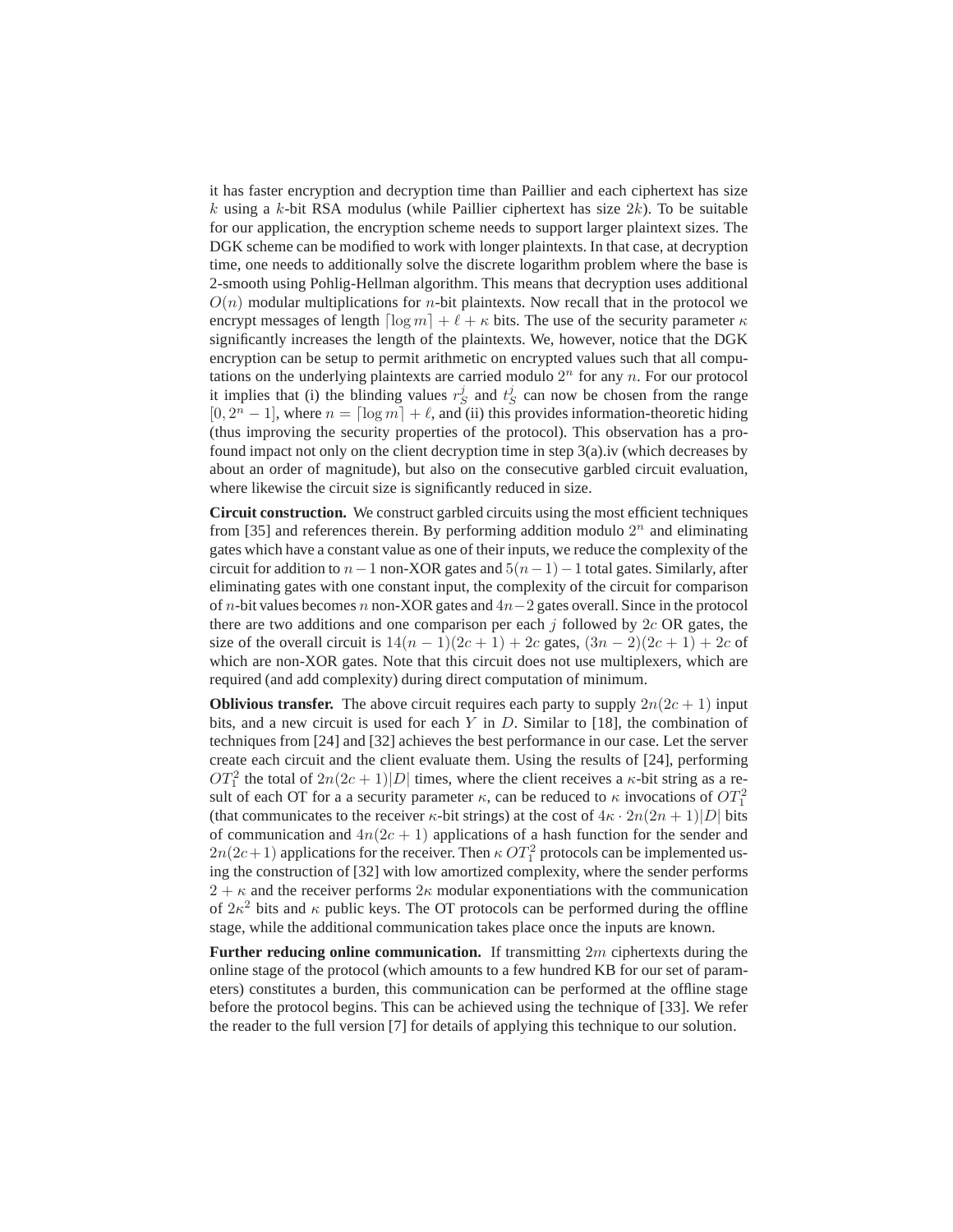|                |       |        | Offline         | Online                                                                                                                           |                                                 |            |             |
|----------------|-------|--------|-----------------|----------------------------------------------------------------------------------------------------------------------------------|-------------------------------------------------|------------|-------------|
|                | Setup | enc    | circuit         | total                                                                                                                            | enc                                             | circuit    | total       |
|                |       |        |                 | Server $c = 5$ 1398 + 71/rec 1780 + 8.5/rec 3178 + 79.5/rec 108 + 148/rec 1.2/rec 89 + 149.2/rec                                 |                                                 |            |             |
|                |       |        |                 | $c = 0.1398 + 6.5$ /rec 1457 + 0.7/rec 2855 + 7.2/rec 10.1/rec 10.1/rec 89 + 13.7/rec                                            |                                                 |            |             |
| Client $c = 5$ |       | 11.93s |                 | $1693 + 3.4$ /rec $13.62s + 3.4$ /rec                                                                                            | $20$ /rec                                       | $2.6$ /rec | $22.6$ /rec |
|                | $c=0$ | 11.93s |                 | $1055 + 0.3$ /rec $ 12.99s + 0.3$ /rec                                                                                           | $1.8$ /rec                                      | $0.2$ /rec | $2.0$ /rec  |
| $Comm c = 51$  |       | 512    |                 | $11.6 + 22.1$ /rec $524 + 22.1$ /rec $\begin{bmatrix} 0.5 + 2.7$ /rec $\begin{bmatrix} 17.2$ /rec $\end{bmatrix}$ 0.5 + 19.9/rec |                                                 |            |             |
|                | $c=0$ | 512    | $11.6 + 2$ /rec | $524 + 2$ /rec                                                                                                                   | $\vert$ 0.5 + 0.2/rec   1.6/rec   0.5 + 1.8/rec |            |             |

**Table 1.** Breakdown of the performance of the iris identification protocol. Time is expressed in milliseconds unless otherwise stated, and communication overhead in KB.

#### **4.3 Implementation and Performance**

We implemented the secure iris identification protocol in C using MIRACL library [22] for cryptographic operations. The implementation used DGK encryption scheme [13, 12] with a 1024-bit modulus and another security parameter  $t$  set to 160, as suggested in [13, 12]. To simplify comparisons with prior work, throughout this work we use  $k = 1024$  security parameter for public-key cryptography and  $\kappa = 80$  for symmetric and statistical security. The experiments were run on an Intel Core 2 Duo 2.13 GHz with 3GB of RAM and *gcc* version 4.4.5 on Linux.

Table 1 shows performance of the secure iris identification protocol and its components. The performance was obtained using the following set of parameters: the size of iris code and mask  $m = 2048$  (this value of m is used in commercial iris recognition software), 75% of bits are reliable in each iris code, and the length n of values is 20 bits. All optimizations described earlier in this section were implemented. In our implementation, upon receipt of client's data, the server precomputes all combinations for pairs of ciphertexts  $b_i b_{i+1}$  in step 3(a).ii (one-time cost of the total of  $4(m/2)$  modular multiplications) and all combinations of 4 elements  $d_i d_{i+1} d_{i+2} d_{i+3}$  in step 3(a).iii (one-time cost of  $11(m/4)$  modular multiplications). This cuts the server's time for processing each Y by more than a half. Furthermore, the constant overhead associated with the OT (circuit) can be reduced in terms of both communication and computation for both parties if public-key operations are implemented over elliptic curves.

The table shows performance using different configurations with the amount of rotation  $c = 5$  and no rotation with  $c = 0$  (this is used when the images are well aligned, which is the case for iris biometrics collected at our institution). In the table, we divide the computation and communication into offline precomputation and online protocol execution. No inputs are assumed to be known by any party at precomputation time. Some of the overhead depends on the server's database size, in which case the computation and communication are indicated per record (using notation "/rec"). The overhead associated with the part of the protocol that uses homomorphic encryption is shown separately from the overhead associated with garbled circuits. The offline and online computation for the part based on homomorphic encryption is computed as described in Section 4.2. For circuits, garbled circuit creation, communication, and some of OT is performed at the offline stage, while the rest of OT (as described in Section 4.2) and garbled circuit evaluation takes place during the online protocol execution.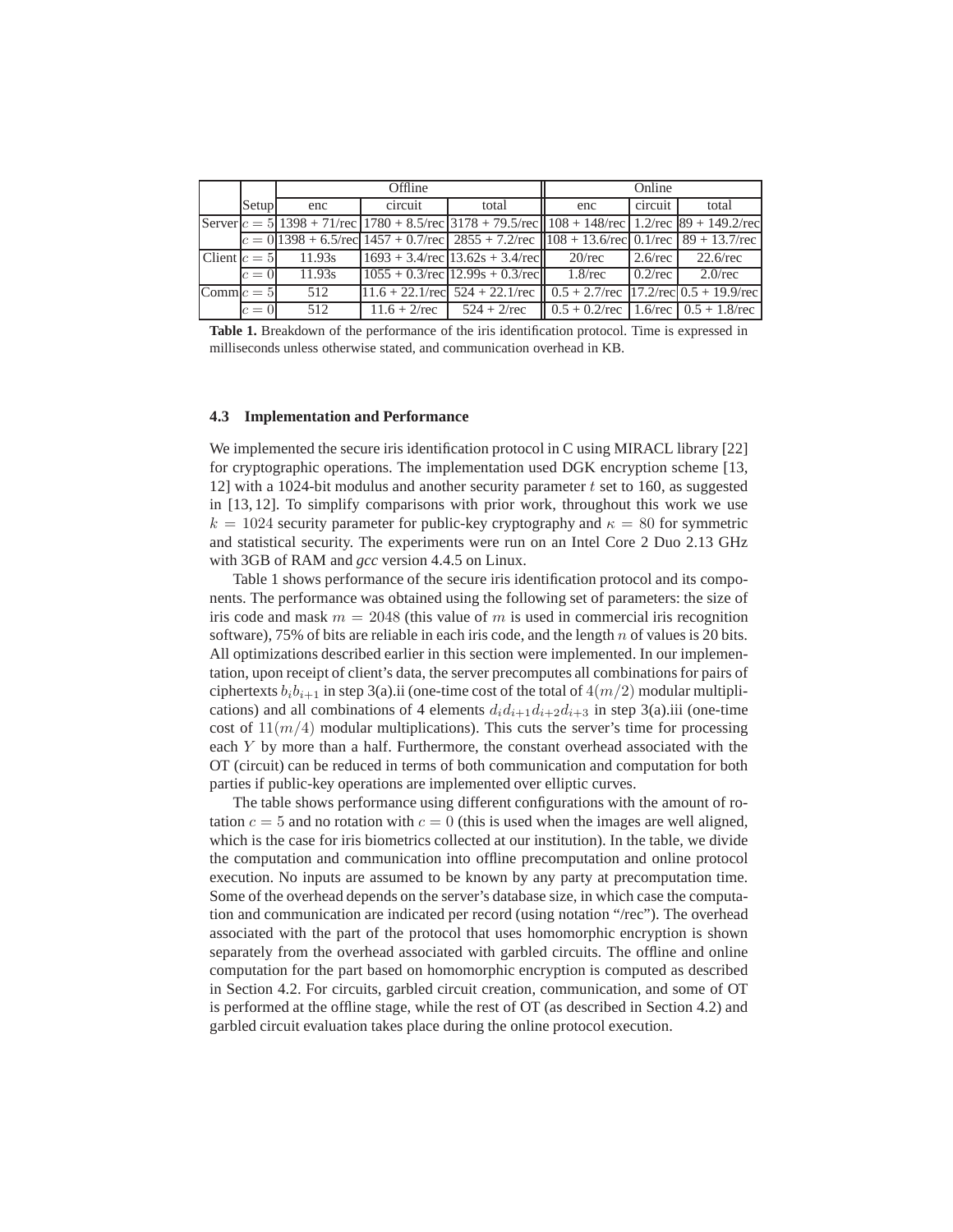**Input:** C has biometric  $X = (x_1, \ldots, x_m)$  and DGK encryption key pair  $(pk, sk)$ ; S has a database D composed of biometrics  $Y = (y_1, \ldots, y_m)$ . **Output:**  $C$  learns what records in  $D$  resulted in match with  $X$  if any, i.e., it learns a bit as a result of comparison of X with each  $Y \in D$ . **Protocol steps**: 1. C computes and sends to S encryptions  $\textsf{Enc}(-2x_1), \ldots, \textsf{Enc}(-2x_m), \textsf{Enc}(\sum_{i=1}^m x_i^2)$ . 2. For each  $Y = (y_1, \ldots, y_m) \in D$ , S and C perform in parallel: (a) S computes the encrypted distance d between X and Y as  $d = \text{Enc}(\sum_{i=1}^{m} x_i^2)$ .  $\textsf{Enc}(\sum_{i=1}^m y_i^2) \cdot \prod_{i=1}^m \textsf{Enc}(-2x_i)^{y_i} = \textsf{Enc}(\sum_{i=1}^m (x_i - y_i)^2)$ , blinds it as  $d' =$  $d \cdot \textsf{Enc}(rs)$ , where  $rs \stackrel{R}{\leftarrow} \{0,1\}^n$ , and sends  $d'$  to C. (b) C decrypts the value it receives and sets  $r_C = \text{Dec}(d')$ . (c) C and S engage in a secure protocol that computes  $((r_C - r_S) \mod 2^n) \stackrel{?}{\leq} T^2$  using garbled circuit evaluation.  $S$  creates the circuit and sends it to  $C$  along with the keyvalue mapping for the output gate. C obtains keys corresponding to its inputs from S using OT, evaluates the circuit, and learns the result.

**Fig. 2.** Secure two-party protocol for FingerCode identification.

It is evident that our protocol design and optimizations allow us to achieve notable performance. In particular, comparison of two iris codes, which includes computation of  $2(2c+1) = 22$  Hamming distances over 2048-bit biometrics in encrypted form, is done in 0.15 sec. This is noticeably lower than 0.3 sec online time per record reported by the best currently known face recognition protocol SCiFI [33], which computes a single Hamming distance over 900-bit values. That is, despite an order of magnitude larger number of operations and more complex operations such as division, computation of minimum, etc., we are able to outperform prior work by roughly 50%. This in particular implies that using the techniques suggested in this work (and DGK encryption scheme in particular) performance of SCiFI and other existing protocols can be improved to a fraction of the previously reported time. When iris images are well aligned and no rotation is necessary our protocol requires only 14 msec online computation time and under 2KB of data to compare two biometrics.

# **5 Secure Fingerprint Identification**

In this section we illustrate how a number of the techniques developed in this work for iris identification can be applied to other types of biometric computations such as FingerCodes. In particular, we show that the efficiency of the secure protocol for FingerCode identification [3] can be improved by an order of magnitude.

The computation involved in FingerCode comparisons is very simple, which results in an extremely efficient privacy-preserving realization. Similar to [3], we rewrite the computation in equation 3 as  $\sum_{i=1}^{m} (x_i - y_i)^2 = \sum_{i=1}^{m} (x_i)^2 + \sum_{i=1}^{m} (y_i)^2$  $\sum$ e computation in equation 3 as  $\sum_{i=1}^{m} (x_i - y_i)^2 = \sum_{i=1}^{m} (x_i)^2 + \sum_{i=1}^{m} (y_i)^2 - \sum_{i=1}^{m} 2x_i y_i < T^2$ . In our protocol, the Euclidean distance is computed using homomorphic encryption, while the comparisons are performed using garbled circuits. The secure FingerCode protocol is given in Figure 2: the client contributes encryptions of  $-2x_i$  and  $\sum (x_i)^2$  to the computation, while the server contributes  $\sum (y_i)^2$  and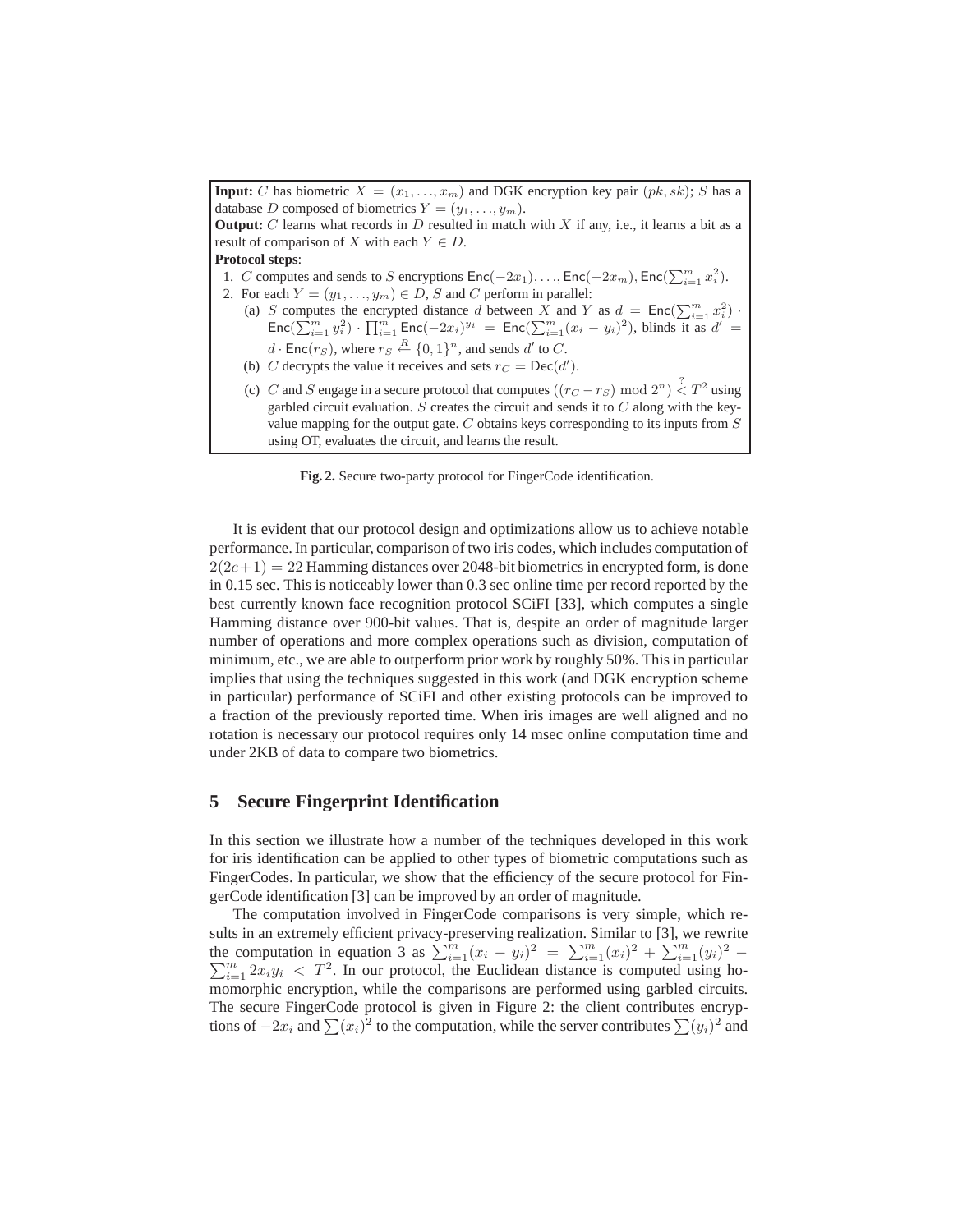|                     |     | Offline |                                                                                                                                                                                                      | Online |           |       |
|---------------------|-----|---------|------------------------------------------------------------------------------------------------------------------------------------------------------------------------------------------------------|--------|-----------|-------|
|                     | enc | circuit | total                                                                                                                                                                                                | enc    | circuit l | total |
|                     |     |         | $\text{Server} \left[ 3.6 + 3.9 \text{/rec} \right] 1448 + 0.37 \text{/rec} \left[ 1451.6 + 4.3 \text{/rec} \right] 0.22 + 1.37 \text{/rec} \left[ 0.05 \text{/rec} \right] 0.22 + 1.42 \text{/rec}$ |        |           |       |
| Client <sup>1</sup> | 61  |         | $1025 + 0.15$ /rec $1086 + 0.15$ /rec $\vert 4.7 + 0.92$ /rec $\vert 0.16$ /rec $\vert 4.7 + 1.08$ /rec                                                                                              |        |           |       |
| Comm                |     |         | $11.6 + 1.26$ /rec $11.6 + 1.26$ /rec $2.12 + 0.12$ /rec $0.74$ /rec $2.12 + 0.86$ /rec                                                                                                              |        |           |       |

**Table 2.** Breakdown of the performance of the FingerCode identification protocol. Time is expressed in milliseconds and communication overhead in KB.

computes encryption of  $-2x_iy_i$  from  $-2x_i$ . Note that by using  $Enc(-2x_i)$  instead of  $Enc(x_i)$ , the server's work for each Y is reduced since negative values use significantly longer representations. The protocol in Figure 2 uses DGK encryption with the plaintext space of  $[0, 2<sup>n</sup> - 1]$ . To be able to represent the Euclidean distance, we need to set  $n = \lceil \log m \rceil + 2\ell + 1$ , where  $\ell$  is the bitlength of elements  $x_i$  and  $y_i$ . This implies that all computation on plaintexts is performed modulo  $2^n$ ; for instance,  $2^n - 2x_i$  is used in step 1 to form  $Enc(-2x_i)$ . The circuit used in step 2(c) takes two *n*-bit values, adds them modulo  $2^n$ , and compares the result to a constant as described in Section 4.2.

Finally, some of the computation can be performed offline: for the client it includes precomputing the random values used in the  $m + 1$  ciphertexts it sends in step 1 (computation of  $h^r$  mod N), and for the server includes precomputing  $Enc(r_S)$  and preparing a garbled circuit for each  $Y$ , as well as one-time computation of random values for  $\text{Enc}(\sum_{i=1}^{m} (y_i)^2)$  since the reuse of such randomness does not affect security. The client and the server also perform some of OT functionality prior to protocol initiation.

In the FingerCode protocol of [3], each fingerprint in the server's database is represented by c FingerCodes that correspond to different orientations of the same fingerprint, which improves the accuracy of matching. The protocol of [3], however, reports all matches within the  $c$  FingerCodes corresponding to the same fingerprint, and this is what our protocol in Figure 2 computes. If it is desirable to output only a single bit for all  $c$  instances of a fingerprint, it is easy to modify the circuit evaluated in step  $2(c)$  of the protocol to compute the OR of the bits produced by the original  $c$  circuits.

**Security.** The security of this protocol is straightforward to show and we omit the details of the simulator from the current description.

**Implementation and performance.** The FingerCode parameters can range as  $m =$ 16–640,  $\ell = 4$ –8, and  $c = 5$ . We implement the protocol using parameters  $m = 16$ and  $\ell = 7$  (the same as in [3]) and therefore  $n = 19$ . The performance of our secure FingerCode identification protocol is given in Table 2. No inputs  $(X \text{ or } Y)$  are assumed to be known at the offline stage when the parties compute randomization values of the ciphertexts. For that reason, a small fixed cost is inquired in the beginning of the protocol to finish forming the ciphertext using the data itself. We also note that, based on our additional experiments, by using Paillier encryption instead of DGK encryption, the server's online work increases by an order of magnitude, even if packing is used.

It is evident that the overhead reported in the table is minimal and the protocol is well suited for processing fingerprint data in real time. In particular, for a database of 320 records used in prior work (64 fingerprints with 5 FingerCodes each used in [3]), client's online work is 0.35 sec and the server's online work is 0.45 sec, with online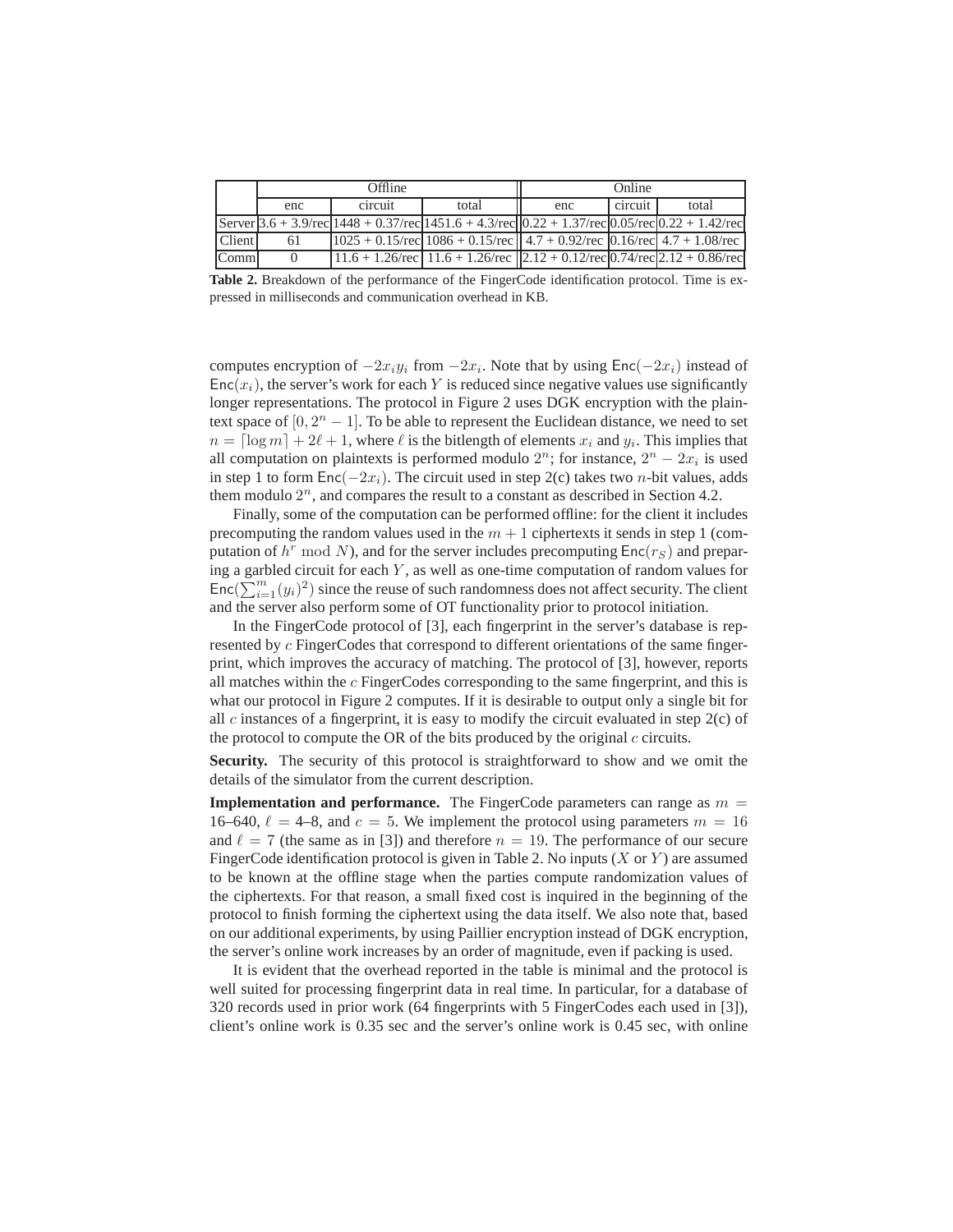communication of 279KB. As can be seen from these results, computation is no longer the bottleneck and this secure two-party protocol can be carried out extremely efficiently. Compared to the solution in [3] that took 16 sec for the online stage with the same setup, the computation speed up is by a factor of 35. Communication efficiency, however, is what was specifically emphasized in the protocol of [3] resulting in 10101KB online overhead for a database of size 320. Our solution therefore improves such result by a factor of 35. We also would like to note that all offline work in [3] is for ciphertext precomputation (since no garbled circuits are used) and is non-interactive, while in our protocol circuit transmission and input-independent portions of OT can be done prior to the protocol itself and involve interaction. We, however, note that the overall (offline and online) computation for  $|D| = 320$  is 1.48 sec for the client and 3.27 sec for the server with the total of 692KB communication, which is still at least several times lower than the online portion of the time and communication in [3].

Privacy-preserving face recognition techniques by Sadeghi et al. [37] can also be adapted to perform secure FingerCode comparisons. They were developed for a different context, but also involve computing Euclidean distances using homomorphic encryption, followed by garbled circuits-based comparisons of the results. (Comparison of face images also includes projecting a client's face to a different vector space as the first step of the protocol, but it is not needed here.) The authors of [37] use Paillier homomorphic encryption for distance computation, where packing of multiple values into a single ciphertext is used at certain points of the protocol. In particular, ciphertext d' that the server sends to the client in step 2(b) contains up to  $t = \lfloor \frac{k-\kappa}{n} \rfloor$  distances (for k-bit modulus and statistical security parameter  $\kappa$ ), where  $t = 49$  in our case. This results in fewer  $Enc(r<sub>S</sub>)$  to form, transmit, and decrypt.

When we compare communication of our protocol with that based on techniques of [37], we obtain that the initial transmission of client biometric is lower by a factor of 2 in our protocol. The circuit size, and thus corresponding work and communication, is slightly larger in [37] due to handling of additional  $\kappa$  bits per t distances. The communication associated with transmission of encrypted blinded distances, however, is significantly lower in [37] due to packing. Overall, we obtain that communication of both solutions is very similar because the communication overhead is heavily dominated by garbled circuits. For the distance computation, [37] report runtime of 6.08 sec for the client and 0.47 sec for the server for  $|D| = 320$ , while distance computation in our protocol (including precomputation) is 0.36 sec for the client and 1.69 sec for the server for the same |D|. In [37] the number of dimensions  $m = 12$ , while we have  $m = 16$ , but the length of values is  $n = 50$  in [37], while we have  $n = 19$ . The computation itself in [37] is more expensive (including interaction between the parties, which we do not have) due to the need to transform client's data, but faster machines are used.

To obtain a better insight on how performance of Paillier encryption with packing compares to that of DGK encryption for our application, we implemented our protocol using techniques of [37] (note that distance computation is more efficient than what is described in [37]). We used a 1024-bit modulus and a number of optimizations suggested in [34] for best performance. In particular, small generator  $q = 2$  was used to achieve lower encryption time, and decryption is sped up using pre-computation and Chinese remainder computation (see [34], section 7 for more detail). For opti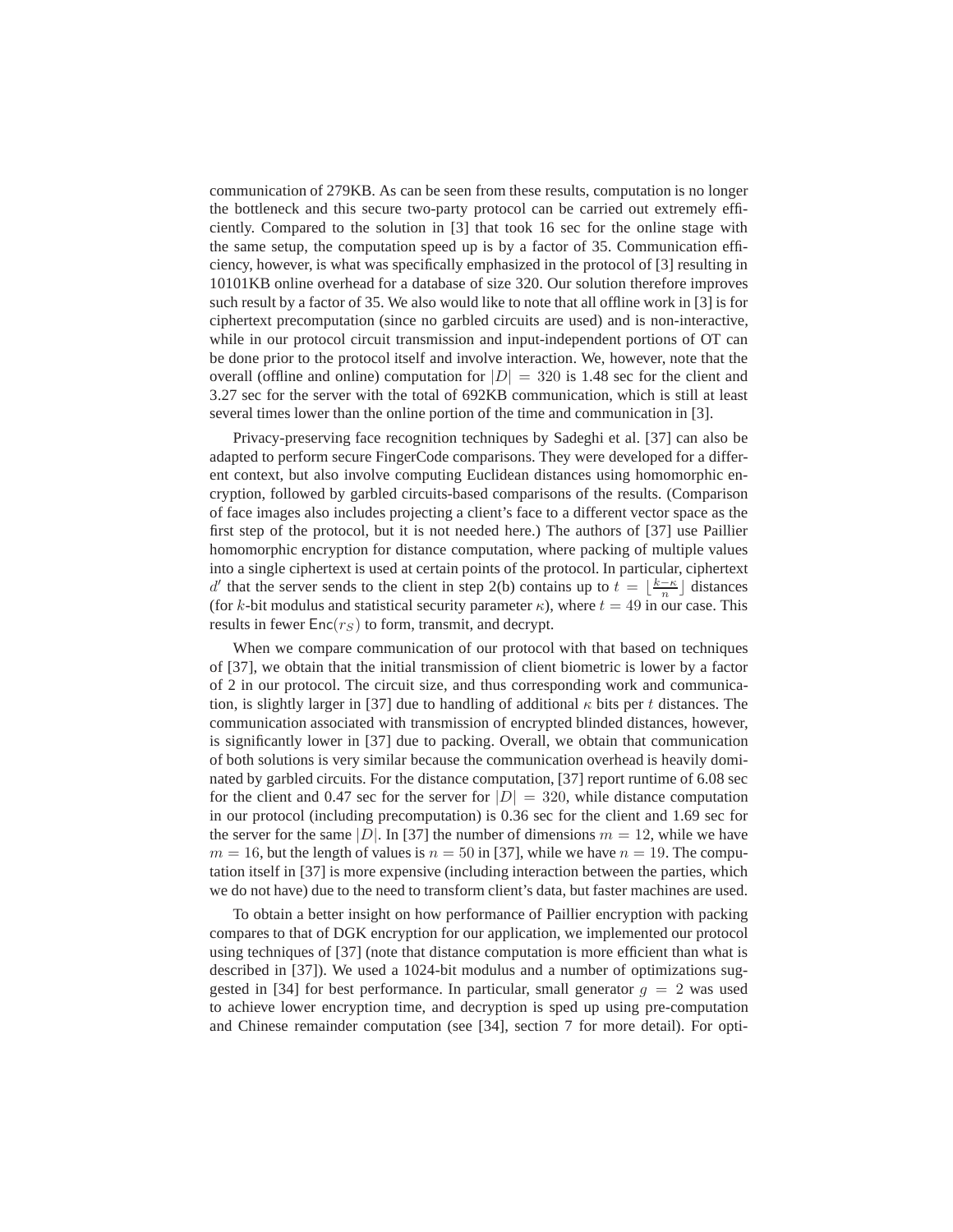mally packed values which result in the lowest overhead per record, we obtain that the server's precomputation is  $31.9 + 1.31$ /rec (all in msec), server's online work is  $1.0 + 24.68$ /rec, client's precomputation is 545.4, and client's online work is 509.6 + 0.22/rec. For  $|D| = 320$ , we obtain the client's overall runtime of 1.13 sec and server's runtime of 8.24 sec, where the increase in time compared to the performance in [37] can be explained by larger  $m$  and slower machines (note that this is the opposite of what is reported in [37]; the server clearly performs the majority of distance computation work). We obtain that our approach is faster by a factor of almost 5 than the use of Paillier encryption with packing as suggested in [37] and online work is faster by a factor of 9.3. And as previously described, the circuit overhead of [37] is slightly larger due to the need to achieve statistical hiding of computed distances.

# **6 Conclusions**

The protocol design presented in this work suggests certain principles that lead to an efficient implementation of a privacy-preserving protocol for biometric identification: (i) representation of client's biometric plays an important role; (ii) operations that manipulate bits are the fastest using tools other than encryption; (iii) a proper tuning of encryption tools can result in a significant speedup. Using these principles and a number of new techniques in this work we develop and implement secure protocols for iris and fingerprint identification that use standard biometric recognition algorithms. The optimization techniques employed in this work allow us to achieve notable performance results for different secure biometric identification protocols.

In particular, we develop the first privacy-preserving two-party protocol for iris codes using current biometric recognition algorithms. Despite the length of iris codes' representation and the complexity of their processing, our protocol allows a secure comparison between two biometrics to be performed in 0.15 sec with communication of under 18KB. Furthermore, when the iris codes are known to be well-aligned and their rotation is not necessary, the overhead decreases by an order of magnitude to 14 msec computation and 2KB communication per comparison.

Two FingerCodes used for fingerprint recognition can be compared at low cost, which allowed us to develop an extremely efficient privacy-preserving protocol. Comparing two fingerprints requires approximately 1 msec of computation, allowing thousands of biometrics to be processed in a matter of seconds. Communication overhead is also very modest with less than 1KB per biometric comparison. Compared to prior privacy-preserving implementation of FingerCode [3], we simultaneously improve online computation and communication by a factor of more than 30.

#### **Acknowledgments**

We would like to thank Keith Frikken for suggestion to reduce communication of the iris identification protocol from  $3m$  to  $2m$  ciphertexts. We would also like to thank Stefan Katzenbeisser and the anonymous reviewers for their insightful comments and observations. Portions of this work were sponsored by the Air Force Office of Scientific Research grant AFOSR-FA9550-09-1-0223.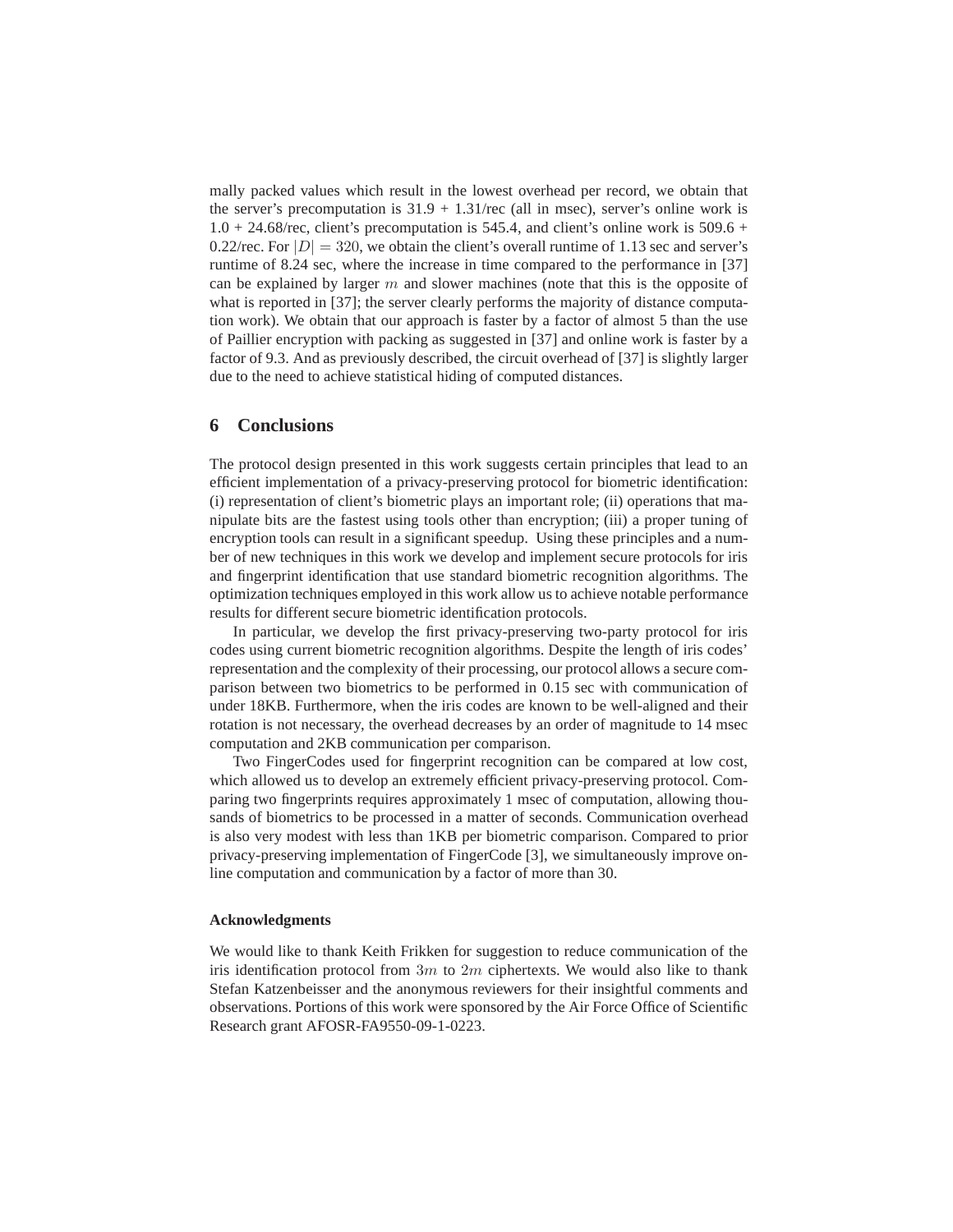# **References**

- 1. M. Atallah, M. Bykova, J. Li, K. Frikken, and M. Topkara. Private collaborative forecasting and benchmarking. In *ACM Workshop on Privacy in the Electronic Society (WPES)*, pages 103–114, 2004.
- 2. M. Barbosa, T. Brouard, S. Cauchie, and S. de Sousa. Secure biometric authentication with improved accuracy. In *Australasian conference on Information Security and Privacy (ACISP)*, pages 21–36, 2008.
- 3. M. Barni, T. Bianchi, D. Catalano, M. Di Raimondo, R. Labati, P. Failla, D. Fiore, R. Lazzeretti, V. Piuri, F. Scotti, and A. Piva. Privacy-preserving fingercode authentication. In *ACM Workshop on Multimedia and Security (MM&Sec)*, pages 231–240, 2010.
- 4. N. Barzegar and M. Moin. A new user dependent iris recognition system based on an area preserving pointwise level set segmentation approach. *EURASIP Journal on Advances in Signal Processing*, pages 1–13, 2009.
- 5. M. Blanton. Empirical evaluation of secure two-party computation models. Technical Report TR 2005-58, CERIAS, Purdue University, 2005.
- 6. M. Blanton and M. Aliasgari. Secure computation of biometric matching. Technical Report 2009-03, Department of Computer Science and Engineering, University of Notre Dame, 2009.
- 7. M. Blanton and P. Gasti. Secure and Efficient Protocols for Iris and Fingerprint Identification. Cryptology ePrint Archive, Report 2010/627, 2010. http://eprint.iacr.org/.
- 8. J. Bringer, H. Chabanne, M. Izabachene, D. Pointcheval, Q. Tang, and S. Zimmer. An application of the Goldwasser-Micali cryptosystem to biometric authentication. In *Australasian conference on Information Security and Privacy (ACISP)*, volume 4586 of *LNCS*, pages 96– 106, 2007.
- 9. P. Bunn and R. Ostrovsky. Secure two-party k-means clustering. In *ACM Conference on Computer and Communications Security (CCS)*, pages 486–497, 2007.
- 10. O. Catrina and A. Saxena. Secure computation with fixed-point numbers. In *Financial Cryptography and Data Security*, pages 35–50, 2010.
- 11. R. Cramer, I. Damgård, and J. Nielsen. Multiparty computation from threshold homomorphic encryption. In *Advances in Cryptology – EUROCRYPT*, pages 280–300, 2001.
- 12. I. Damgård, M. Geisler, and M. Krøigård. A correction to efficient and secure comparison for on-line auctions. Cryptology ePrint Archive, Report 2008/321, 2008.
- 13. I. Damgård, M. Geisler, and M. Krøigård. Homomorphic encryption and secure comparison. *Journal of Applied Cryptology*, 1(1):22–31, 2008.
- 14. I. Damgård, M. Geisler, and M. Krøigård. Asynchronous multiparty computation: Theory and implementation. In *Public Key Cryptography (PKC)*, pages 160–179, 2009.
- 15. J. Daugman. How iris recognition works. *IEEE Transactions on Circuits and Systems for Video Technology*, 14(1):21–30, 2004.
- 16. Z. Erkin, M. Franz, J. Guajardo, S. Katzenbeisser, I. Lagendijk, and T. Toft. Privacypreserving face recognition. In *Privacy Enchancing Technologies Symposium (PETS)*, pages 235–253, 2009.
- 17. K. Frikken. Privacy-preserving set union. In *Applied Cryptography and Network Security (ACNS)*, pages 237–252, 2007.
- 18. W. Henecka, S. Kogl, A.-R. Sadeghi, T. Schneider, and I. Wehrenberg. TASTY: Tool for Automating Secure Two-partY computations. In *ACM Conference on Computer and Communications Security (CCS)*, pages 451–462, 2010.
- 19. T. Hoens, M. Blanton, and N. Chawla. A private and reliable recommendation system using a social network. In *IEEE International Conference on Information Privacy, Security, Risk and Trust (PASSAT)*, pages 816–825, 2010.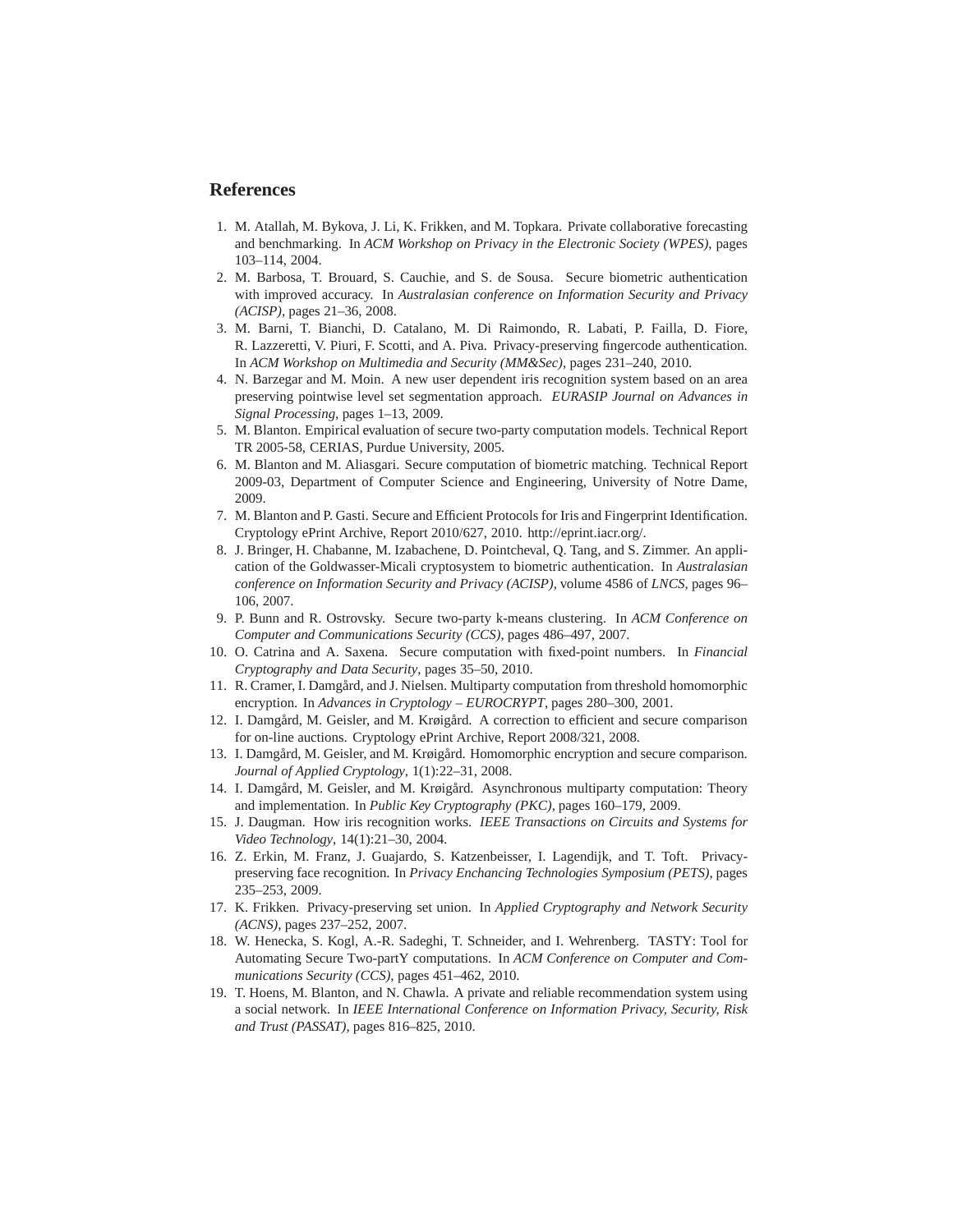- 20. K. Hollingsworth, K. Bowyer, and P. Flynn. The best bits in an iris code. *IEEE Transactions on Pattern Analysis and Machine Intelligence*, 31(6):964–973, June 2009.
- 21. U.S. DHS US-VISIT http://www.dhs.gov/files/programs/usv.shtm.
- 22. Multiprecision Integer and Rational Arithmetic C/C++ Library. http://www.shamus.ie/.
- 23. IrisGuard Press Release. http://cl.ly/3KIB.
- 24. Y. Ishai, J. Kilian, K. Nissim, and E. Petrank. Extending oblivious tranfers efficiently. In *Advances in Cryptology – CRYPTO*, pages 145–161, 2003.
- 25. A. Jain, S. Prabhakar, L. Hong, and S. Pankanti. Filterbank-based fingerprint matching. *IEEE Transactions on Image Processing*, 9(5):846–859, 2000.
- 26. V. Kolesnikov, A.-R. Sadeghi, and T. Schneider. Improved garbled circuit building blocks and applications to auctions and computing minima. In *Cryptology and Network Security (CANS)*, pages 1–20, 2009.
- 27. V. Kolesnikov and T. Schneider. Improved garbled circuit: Free XOR gates and applications. In *International Colloquium on Automata, Languages and Programming (ICALP)*, pages 486–498, 2008.
- 28. Y. Lindell, B. Pinkas, and N. Smart. Implementing two-party computation efficiently with security against malicious adversaries. In *Security and Cryptography for Networks (SCN)*, pages 2–20, 2008.
- 29. K. Nissim M. Freedman and B. Pinkas. Efficient private matching and set intersection. In *Advances in Cryptology – EUROCRYPT*, pages 1–19, 2004.
- 30. D. Malkhi, N. Nisan, B. Pinkas, and Y. Sella. Fairplay a secure two-party computation system. In *USENIX Security Symposium*, pages 287–302, 2004.
- 31. D. Maltoni, D. Maio, A. Jain, and S. Prabhakar. *Hanbook of Fingerprint Recognition*. Springer, second edition, 2009.
- 32. M. Naor and B. Pinkas. Efficient oblivious transfer protocols. In *ACM-SIAM Symposium On Discrete Algorithms (SODA)*, pages 448–457, 2001.
- 33. M. Osadchy, B. Pinkas, A. Jarrous, and B. Moskovich. SCiFI A system for secure face identification. In *IEEE Symposium on Security and Privacy*, pages 239–254, 2010.
- 34. P. Paillier. Public-key cryptosystems based on composite degree residuosity classes. In *Advances in Cryptology – EUROCRYPT'99*, volume 1592 of *LNCS*, pages 223–238, 1999.
- 35. B. Pinkas, T. Schneider, N. Smart, and S. Williams. Secure two-party computation is practical. In *Advances in Cryptology – ASIACRYPT*, volume 5912 of *LNCS*, pages 250–267, 2009.
- 36. T. Rabin and M. Ben-Or. Verifiable secret sharing and multiparty protocols with honest majority. In *ACM Symposium on Theory of Computing (STOC)*, pages 73–85, 1989.
- 37. A.-R. Sadeghi, T. Schneider, and I. Wehrenberg. Efficient privacy-preserving face recognition. In *International Conference on Information Security and Cryptology (ICISC)*, pages 229–244, 2009.
- 38. J. Troncoso-Pastoriza, S. Katzenbeisser, and M. Celik. Privacy preserving error resilient DNA searching through oblivious automata. In *ACM Conference on Computer and Communications Security (CCS)*, pages 519–528, 2007.
- 39. A. Yao. How to generate and exchange secrets. In *IEEE Symposium on Foundations of Computer Science (FOCS)*, pages 162–167, 1986.

## **A Security Analysis of the Iris Protocol**

Security of the iris protocol relies on the security of the underlying building blocks. In particular, we need to assume that (i) the DGK encryption scheme is semantically secure (which was shown under a hardness assumption that uses subgroups of an RSA